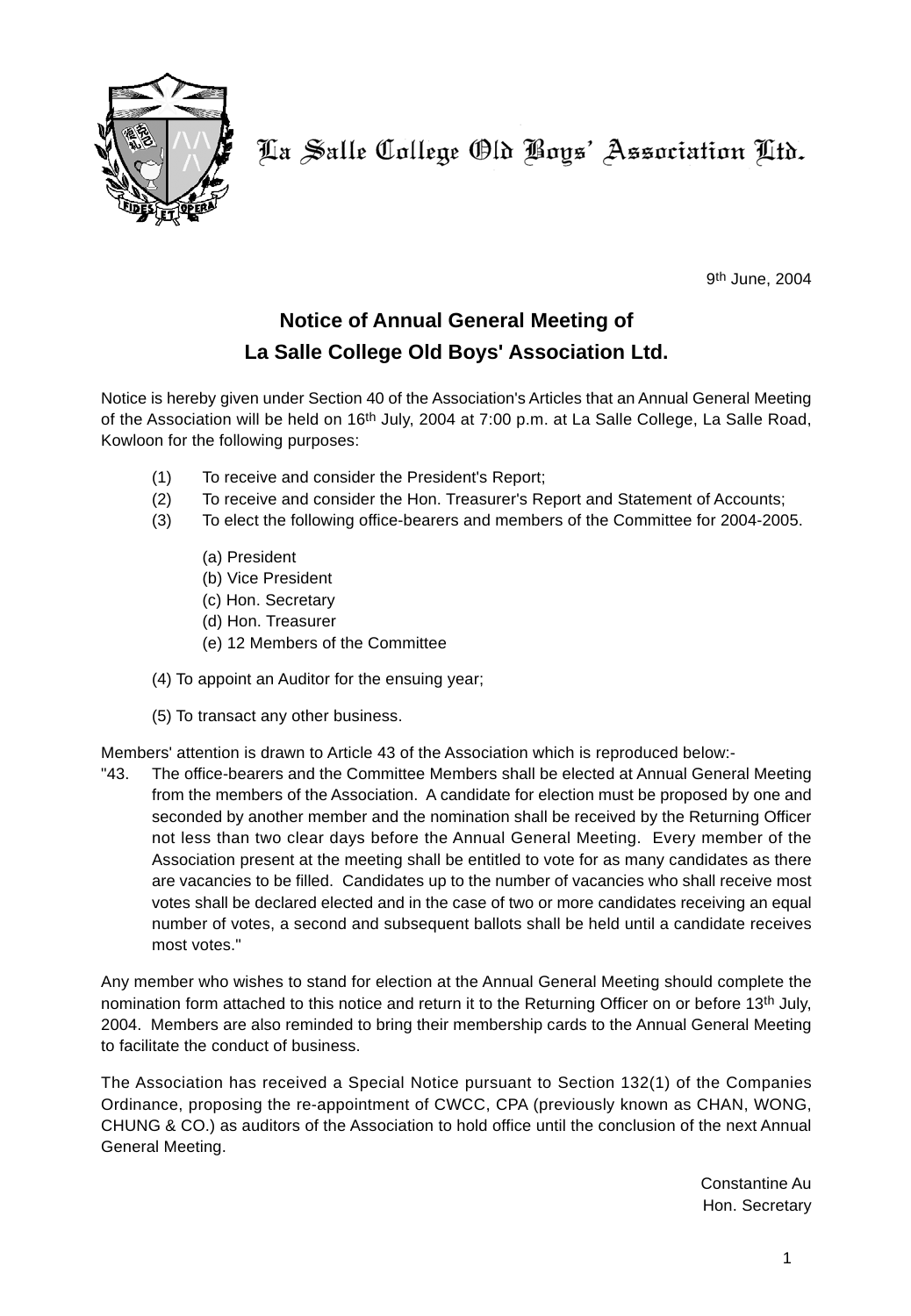

Dear Old Boys,

# **Message from the President of the LSCOBA**

It is my great honour to be the President of LSCOBA for the year 2003 - 2004. Thanks to the dedication of all the Committee Members and contributions of many old boys, the LSCOBA continued to organize a wide variety of activities for our members, their families and LSC students. Here are some I would like to report in particular,

- Active membership drive in getting admission of a total of 325 members
- Establishment of Professional Network Datebase Groups
- Improved Newsletter into a 8-page, full-coloured and content-rich publication
- The Old Boys Soccer League with a participation of 22 teams in two divisions
- Successful organization of recreational events, namely Christmas Ball and Spring Dinner, both achieving good attendance with reasonable surpluses
- Publication of a special commemorative book, Our Brothers, for the 70 Christian Brothers who worked or taught in our dear Alma Mater in the past 70 years
- Improvement of internal control mechanism by appointing Event Controller to each major event to monitor accounts, expenses and revenues.
- Many Overseas Chapters have been extremely active. The Southern California Chapter and Vancouver Chapter set up scholarships to support current La Sallestudents for studying abroad. The Toronto Chapter will host a Summer Summit 2004 and the North America La Salle Cup Soccer Tournament in July 2004.

To all Lasallians, year 2004 is a special year as Brother Thomas, being the last Christian Brother Principal of LSC, is to retire. As the President of LSCOBA, I was involved in the process of selecting the new Principal of the School. God answered our prayer as Dr. Paul Lau Wai-Keen (class of 1968), a devoted Catholic, became the chosen one. We are grateful that Brother Thomas will remain as the Supervisor of the school.

I hope more and more old boys will come forward and contribute to the Association and our treasured Heritage in the coming years. Viva La Salle Spirit.

> Yours in La Salle, Dr. Robert Kar-Ngai Yuen President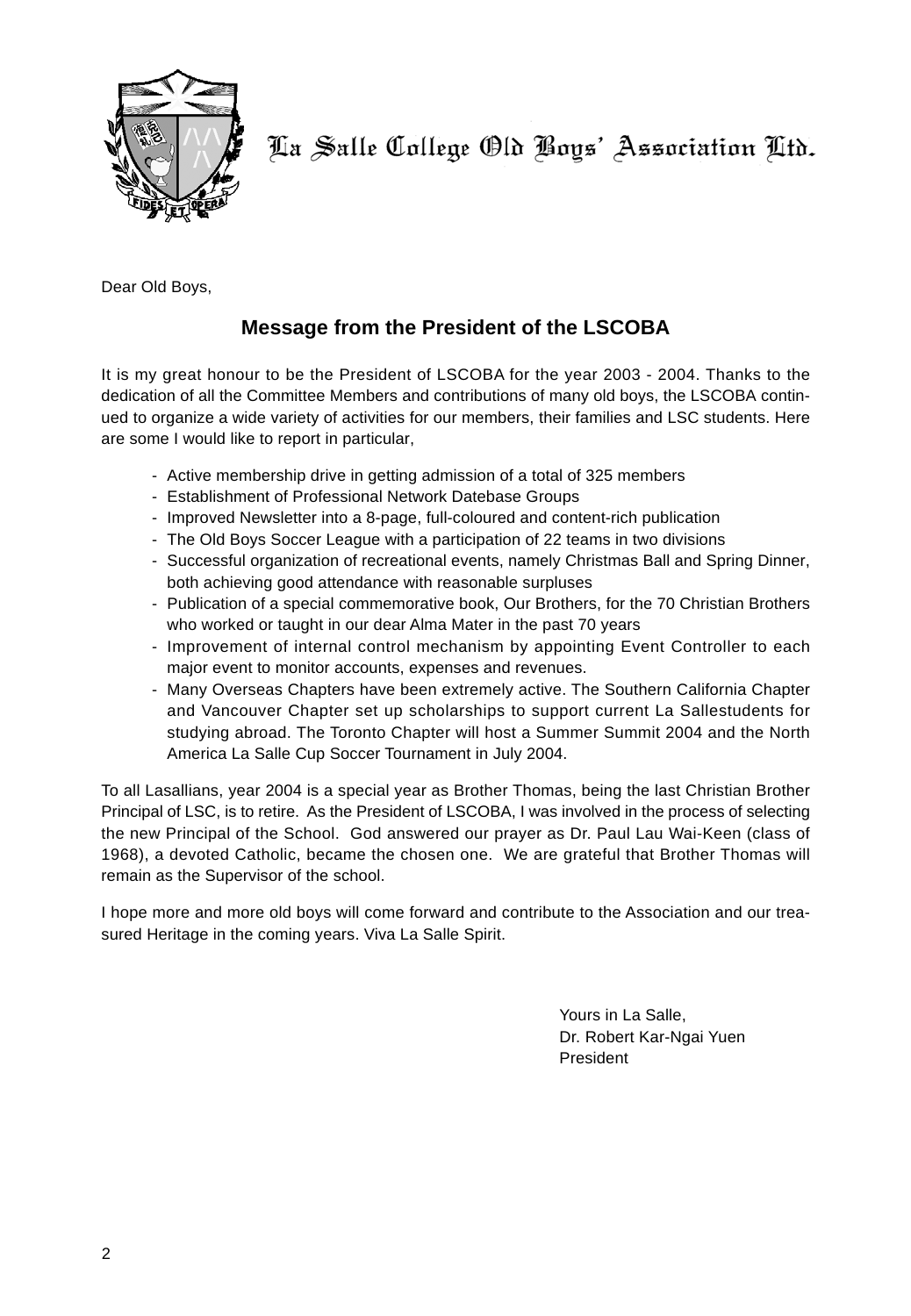

# **La Salle College Old Boys' Association Ltd. Annual Report 2003-2004**

### **The Committee**

The Annual General Meeting was held on 4th July, 2003 at 7:15 p.m. at the School Hall of La Salle College with an attendance of 365 members. Office Bearers and Committee Members for the year 2003-2004 were duly elected.

| President                 |   | Dr. Robert Yuen (1971)    |
|---------------------------|---|---------------------------|
| Vice President            |   | Mr. Lawrence Ng (1977)    |
| <b>Honorary Secretary</b> |   | Dr. Constantine Au (1987) |
| <b>Honorary Treasurer</b> |   | Mr. Henry Chan (1970)     |
| Immediate Past President  | t | Mr. William Yan (1974)    |
| <b>Committee Members</b>  |   |                           |
| Dr. Louis Law (1970)      |   | Mr. Michael Leung (1971)  |
| Mr. Anthony Yuen (1971)   |   | Dr. Bernard Kong (1976)   |
| Mr. Paul Wong (1976)      |   | Mr. Peter Kam (1977)      |
| Mr. Anthony Wong (1977)   |   | Mr. Chan Kwong Fat (1980) |
| Mr. Clement Chan (1987)   |   | Mr. Stephen Cheung (1987) |
| Mr. Henry Nip (1988)      |   | Mr. Keith Cheung (1990)   |
| <b>Honorary Auditor</b>   |   | Chan, Wong, Chung & Co.   |

### **Major Events and Activities of LSCOBA for 2003-2004 Session**

### 1. **Admission of new members**

325 new members were admitted in the year of 2003-04. The figures ranged from 30 to 171 in the previous ten years. The marked increase was due to active recruitment exercises such as class visits.

### **2. Alumni Development [Convenor:** Louis Law (1970)]

**i.** Class Coordinator Board (CCB) - The Inaugural Class Coordinator Meeting - 18th October, 2003

The CCB was an attempt to forge closer ties within each class and among different classes. 37 old boys representing 28 classes, committee members, Brother Thomas and Mr. Patrick Chan representing PTA attended the meeting.Issues discussed included class participation in alumni affairs and the School Improvement Programme (SIP).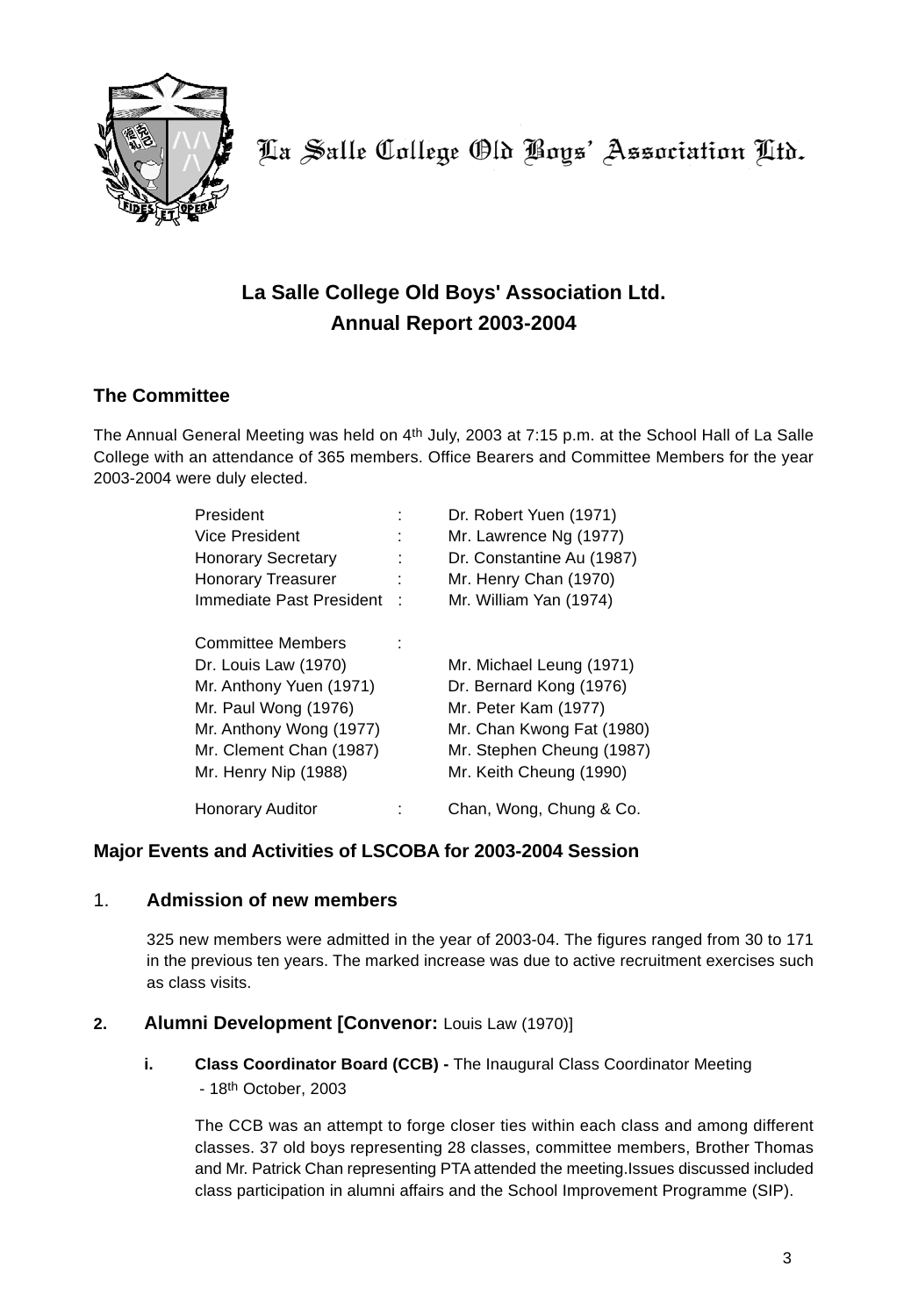

#### **ii. Professional Network Database (PND) Groups**

The formation of the PND groups was based on the belief that members would benefit from a mutually support group under the banner of the LSCOBA. At the time of writing, the following groups were formed or being formed. Please send enquiries to: pnd@lscoba.com

- 1. Academics and Educators Group: The first Meeting was held on 19th March, 2004. This group may become the think tank for our school development in the future.
- 2. Disciplinary Services Group: At this moment, most members came from the Hong Kong Police Force. Old boys from other disciplinary services are urged to join the group.
- 3. Engineering and Technology Group: In preparation.
- 4. Finance, Banking, Investment and Accounting network: The first meeting was held on 2nd June, 2004.
- 5. Healthcare group: The first gathering was held on 18th March, 2004 with an excellent attendance of over 50 old boys. Most members were practicing doctors in major hospitals.
- 6. Human Services Group: This group was formed in September 2003 by mostly social workers. This group has the vision to inculcate a sense of community service among current La Salle students.
- 7. Legal: A working lunch was held on 30<sup>th</sup> March, 2004.
- 8. Mainland Liaison Group: This group consisted of members generally stationed in Shanghai and Beijing. Many regular gatherings were held already. A vision of turning this group into regional Chapters is in play.
- 9. Manufacturing and Management Group: Meetings were held on 13th February, 2004 and 16th April, 2004.
- 10. Real Estate Professional Group: The first of all the PND groups formed. Credit must be given to Jim Yip (1987) who started this group three years ago. The LSCOBA took on the idea and elaborated into other PND groups as of today.
- 11. Young Members Section: This section caters to the needs of our young members who are in their early stage of career development and longing for advices from other senior members. The first function was held on 5th June, 2004. Over 40 old boys from the class of 1997 - 2001 attended. Senior old boys talked to them about career choices and job application.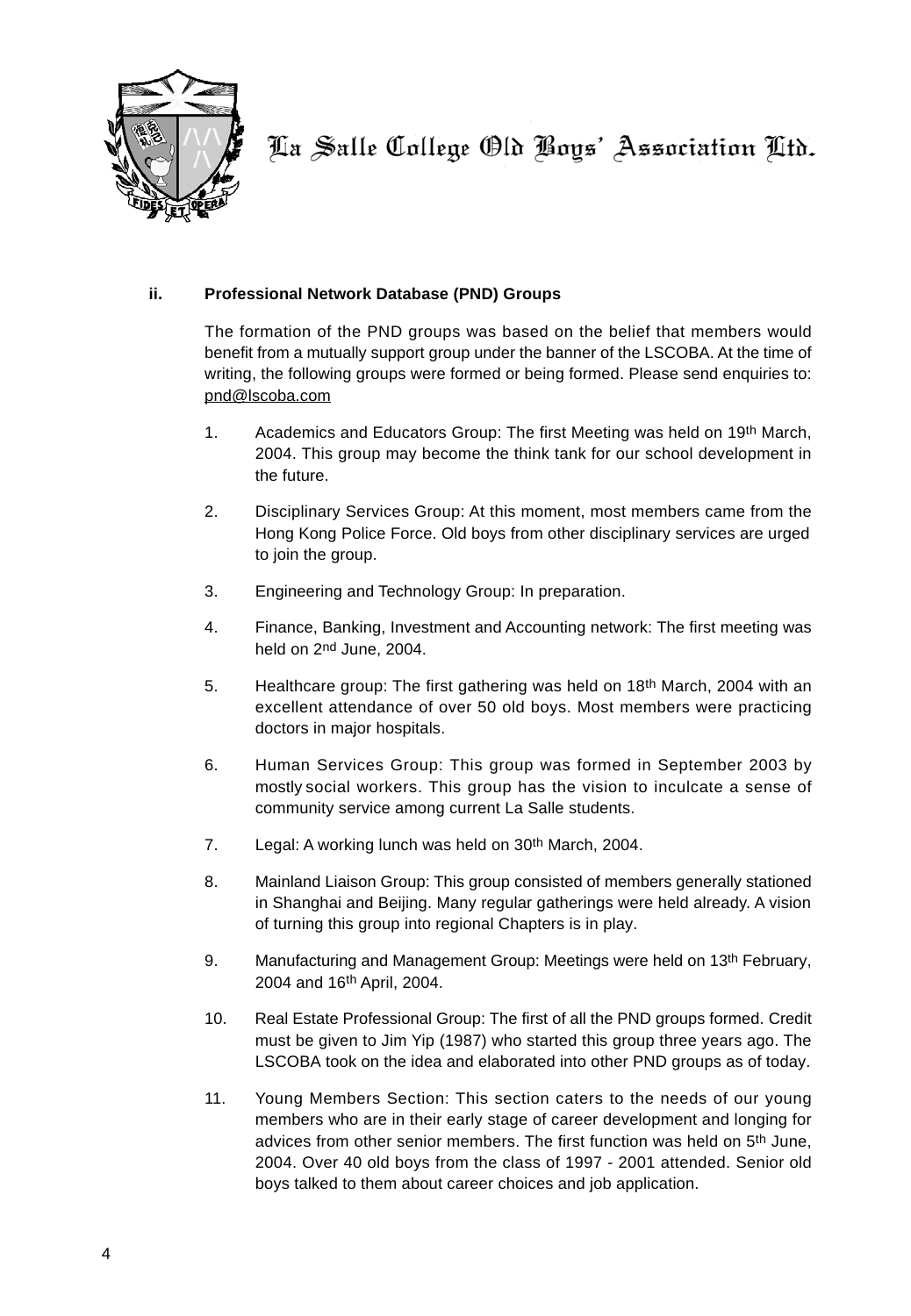

### **3. Communication** [Convenor: Paul Wong (1976)]

#### **i.** Facelift of the Newsletter - 30<sup>th</sup> September, 2003 [PIC: Clement Chan (1987)]

An overhaul of the appearance and content of the LSCOBA Newsletter took place from the first issue in September 2003. The new 8-page full-coloured newsletter was well received by members, local and overseas. The other issues were published in January 2004, April 2004 and June 2004. Online versions were simultaneously placed in www.lscoba.com for downloading.

#### **ii. Website Redevelopment**

The LSCOBA website, www.lscoba.com, has emerged as a key communication platform for our members and a good tool to foster our fraternity and solidarity. With these in mind and with the members' feedback from the survey carried out in July 2003, a website redevelopment team was formed to improve the webpage. During the past 12 months, the team came up with an initial list of initiatives that would be implemented in phases. These are the highlights:

- 1. The LSCOBA purchased hardware and relocated www.lscoba.com to a commercial hosting centre in May 2004.This is expected to accommodate the anticipated growth and enhancement in the coming years.
- 2. The forwarding email service is scheduled to be deployed in the summer of 2004. Each registered member of the LSCOBA (HK) is eligible to apply for the service free of charge.
- 3. A new look of the website (layout, typesetting, colour theme, etc.) will be launched in the summer of 2004, together with two new sections - an Obituary and a Form 5 Photo Album.

### **4. Constitutional Review** [Convenor: Lester Huang (1977)]

A survey was sent in June 2004 to all members for collection of opinions on different issues of the LSCOBA constitution.

### **5. Financial Affairs** [Hon. Treasurer: Henry Chan (1970)]

- i. Following the advice of the Auditor, the LSCOBA requested organizers of all events to prepare budgets, which must first be reviewed and approved by the Financial Subcommittee before event implementation.
- ii. A committee member was appointed as Event Controller at all major events to monitor the income and expenditure.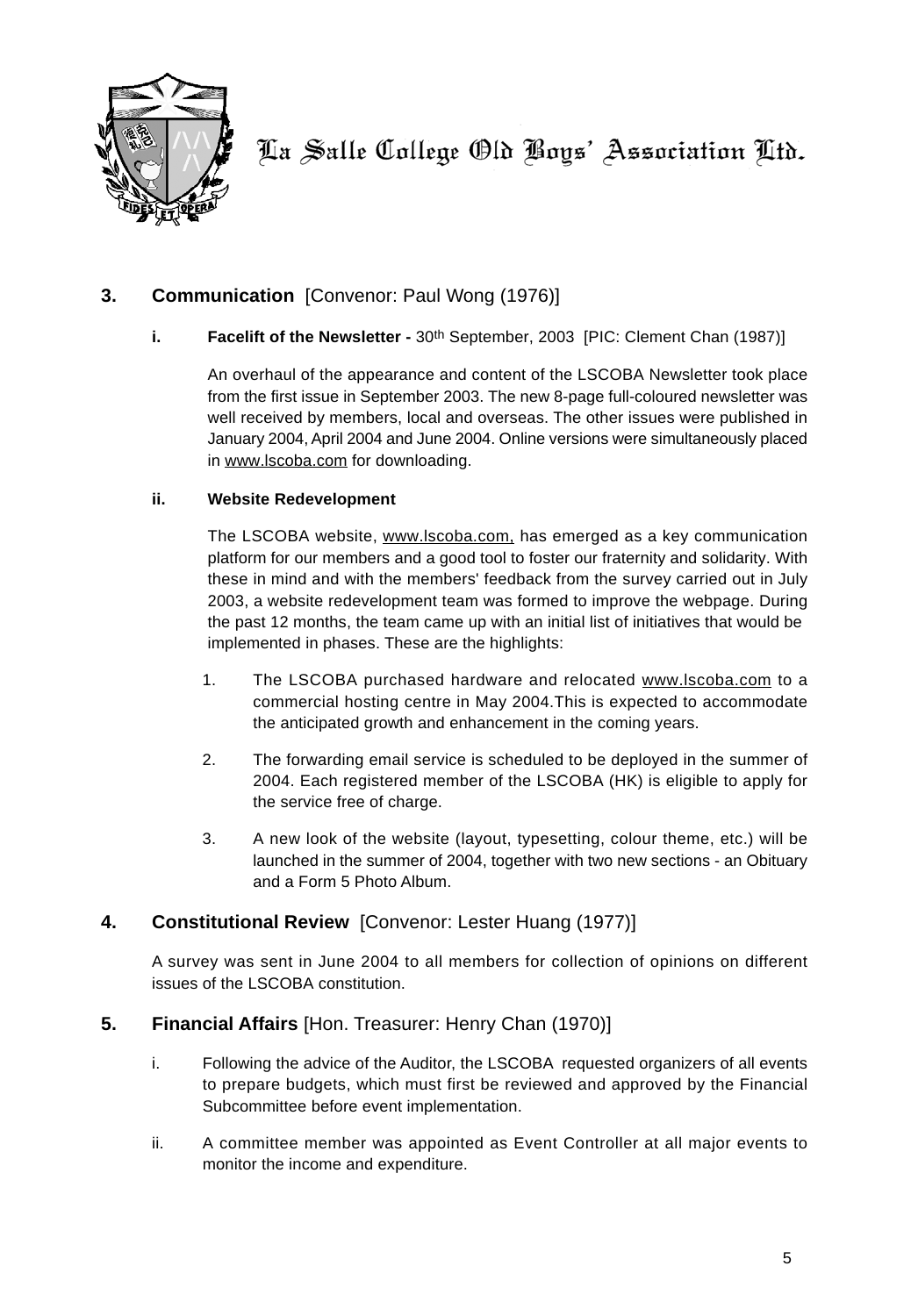

### **6. Heritage** [Convenor: Peter Kam (1977)]

#### **i. Memorial Mass of late Dr. Thomas Cheung - 19th July, 2003**

Dr. Thomas Cheung was an ENT surgeon and the father of Alan Cheung (1991). He passed away last year due to SARS. For many years, Dr. Cheung has been a donor of a student scholarship prize to LSC, which was renamed after him in 2003.

#### **ii. Opening Prayer and Closing Prayer in Committee Meetings**

To uphold the Catholic heritage of the LSCOBA, since the Fourth Committee meeting, opening prayers and closing prayers were included in the meeting.

#### **iii. Grave-sweeping - 29th November, 2003**

Old boys and current students paid homage to the Christian Brothers buried in St. Michael's Roman Catholic Cemetery, Happy Valley.

#### **iv. Requiem Mass for Mr. John Richard Lee (1923 - 2003) -** 10th December, 2003

Our beloved former teacher and a loyal old boy, Mr. John Richard Lee, passed away on 21st November, 2003. The requiem mass was attended by his family, Brother Thomas, Brother Patrick and over 30 old boys in the School Chapel. A special Memorial Book with 73 messages from old boys all over the world was presented to Mr. Lee's family. The Edmonton Chapter set up the following site to honour Mr. Lee: http://www.lscoba.com/overseas/edmonton/JRLee/JRLee.html

#### **v.** Homecoming Night - Days under the Dome - 29<sup>th</sup> May, 2004

A warm and relaxing gathering with thanksgiving mass, feature talks, school tour,wine tasting and dinner. It was well attended by 150 old boys, current students and families, as well as Christian Brothers and old teachers.

### **7. Recreation** [Convenor: Lawrence Ng (1977)]

**i. Joint BBQ for old and new committee members - 19th July, 2003** [PIC: Anthony Wong (1977)]

Old and new committee members had a BBQ in LSC.

**ii.** Past Presidents Dinner - 24<sup>th</sup> September, 2003

Past Presidents, current committee members and guests attended the dinner at the Golden Bauhinia Restaurant, HKCEC.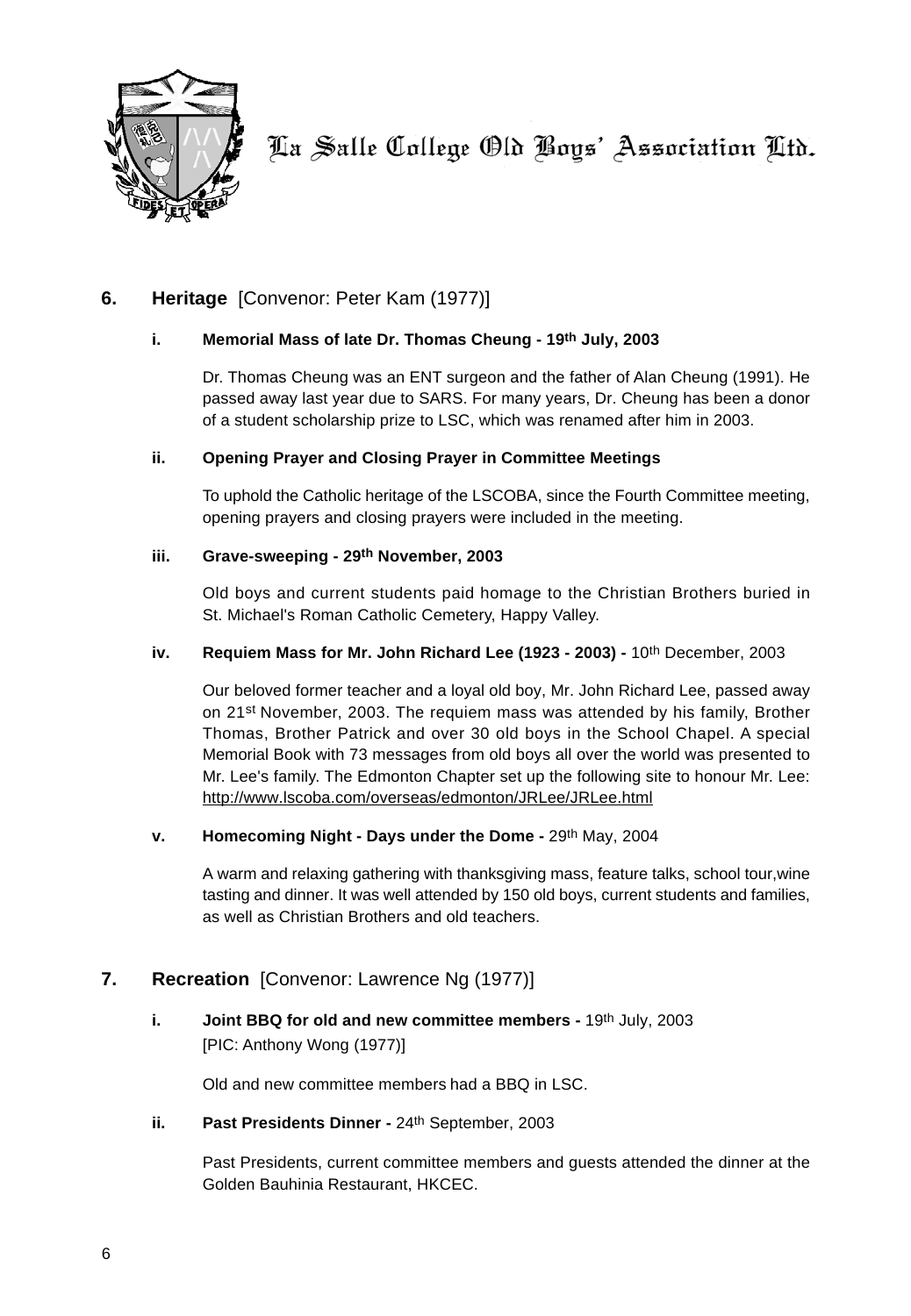

**iii.** Christmas Ball & Publication of "Our Brothers" - 5th December, 2003 [Chairman: Lawrence Ng (1977)]

A total of 358 old boys and guests attended the Christmas Ball at the Holiday Inn Golden Mile. Everyone received a copy of "Our Brothers", which contained the biographies of the 70 Christian Brothers who served in La Salle College and La Salle Primary School. The publication was a joint effort among Christian Brothers, old boys of all ages, the LSCOBA and Overseas Chapters plus students.

**iv.** Spring Dinner - 12<sup>th</sup> March, 2004 [Chairman: Stephen Cheung (1987)]

A total of 34 tables of old boys, students and guests enjoyed the dinner at the Jade Garden Restaurant, Star House.

### **8. Sports [Convenor: Henry Chan (1970)]**

**i. Badminton Group** [Convenor: Eric Mok (1987) & Philip Yeung (1993)]

Old boys, and their families and friends played social games every Sunday at the school's indoor gymnasium.

**ii. Basketball League** [Convenor: Gerald Huang (1988)]

The league started on 8th February, 2004 with eight teams taking part. This year, the games were played in the school's indoor gymnasium.

#### **iii. Golf Tournament** [PIC: Roger Wong (1975)]

1. First tournament - 21st November, 2003.

33 old boys took part in the tournament in the Century Seaview Golf Club in Nanao, Shenzhen

2. Second tournament - 13<sup>th -16th</sup> May, 2004

A 4-day tour to Singapore and Batam in Indonesia was organised to celebrate the 10th anniversary of the La Salle golfers. A total of 26 old boys participated.

#### **iv. Soccer** [Convenor: Raymond Chung (1997)]

1. Christian Brothers' Cup (CBC) - 3rd August, 2003 and 10th August, 2003

Old boys from all five Christian Brothers schools and Wah Yan College, Kowloon enjoyed the games.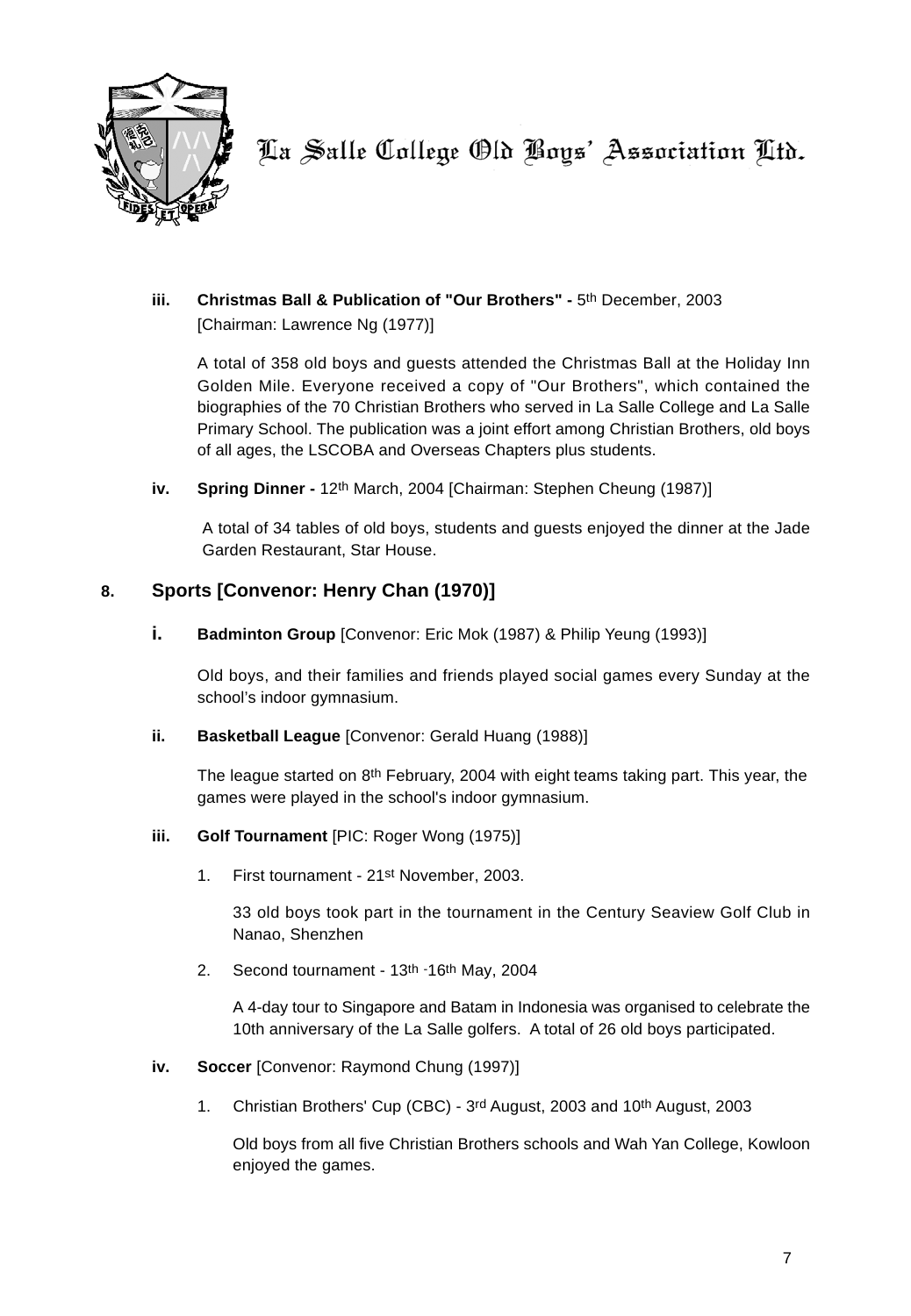

- 2. 7-a-side Soccer Tournament 15th September, 2003 & 22nd September, 2003 Nine teams participated in the tournament.
- 3. The Soccer League commenced on 19th October, 2003.

Twenty two teams participated in two divisions.

- 4. Brother Aimar Shield Soccer Match The knocks out matches commenced on 16th May, 2004 and would be completed by end of June 2004.
- v. **Tennis Tournament** [Convenor: Sunny Souza (1970) & Anthony Wong (1970)]
	- 1. An old boys social gathering was held on 28th November, 2003. 25 old boys, ranging from Class of 1965 to 1995, played social doubles at the Kowloon Tong Club.
	- 2. The first La Salle Open was held on 30<sup>th</sup> April, 2004. 14 Old Boys competed in the Kowloon Tong Club.

### **9. Student Affairs** [Convenor: Bernard Kong (1976)]

i**. Overseas Studies by Derek Choy (1993) -** 5th September, 2003

Derek shared his experience in different institutions in the UK and the USA. Over 50 students attended the talk.

ii**. Visit to the F.6 Orientation Camp (Class of 03) -** 19th September, 2003

An introduction of the LSCOBA was made to F.6 students. The response from the students was very positive and many joined the LSCOBA on the spot.

iii. **Studying in the USA by Dr. Louis Law (1970)** - 27<sup>th</sup> September, 2003

About 150 parents and students attended the talk on studying in the USA in the large lecture theatre. For three hours the audience learned the practical aspects of making applications and the importance of a planned preparatory strategy.

iv. **Careers Fortnight with the Careers Team of LSC -** 13th October, 2003 to 24th October, 2003 [Co-ordinators: Ms.Cecilia Tang, Constantine Au (1987) & Thomas Chiu (1987)]

This was a joint venture between the Student Affairs Subcommittee and the Careers Team of LSC. Old boys from classes of 1960 to 2000 returned to LSC during lunch time to discuss with the students about their choices of career.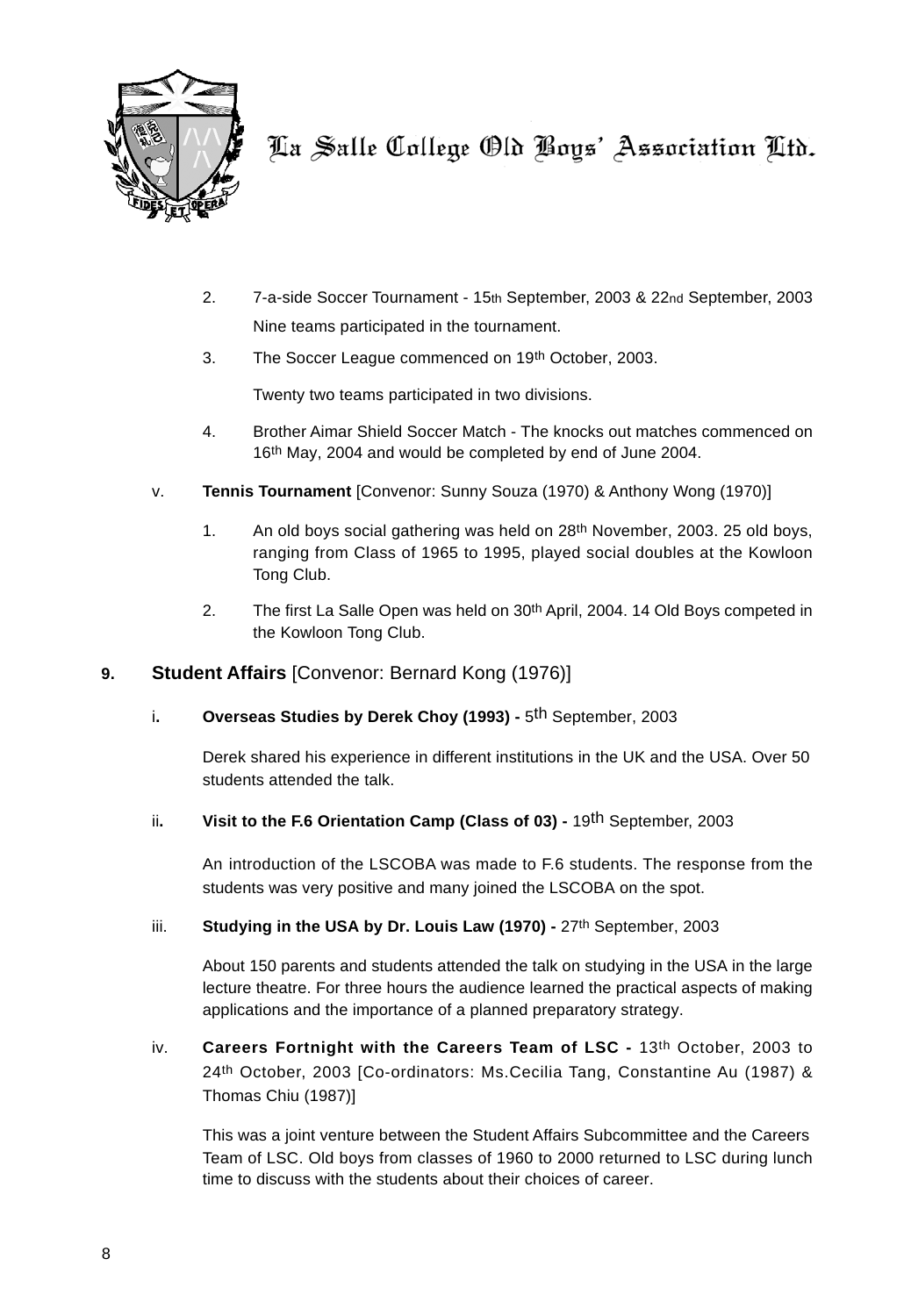

#### v. **Attending an Opera with LSC Students and Teachers -** 18th October, 2003

Thanks for the generosity of an old boy, we enjoyed a night of "Bel canti" (Beautiful voices) at the Lyric Theatre HK APA, Wan Chai.

#### vi. **Class Visit to the Class of 2002 -** 28th October, 2003

An introduction of the LSCOBA was given to the F.7 students. Many of them joined the LSCOBA on the spot

#### vii. **Service to the Elderly -** 8th November, 2003

Around 30 students, parents and old boys served and entertained the elderly at the Fong Shu Chuen Social Service Building in Chaiwan.

#### vi**ii. Class Visit - F.5 Assembly (Class of 04) -** 26th April, 2004

An introduction of the LSCOBA was made to these F.5 students.

#### ix. **Interviewing Skills Workshop for LSC Students - 13th May, 2004**

This workshop consisted of talks delivered by old boys on different aspects of preparing interviews. It was made possible with the help of the Careers Team (Ms. Cecilia Tang). About 300 students and parents participated in this event.

### 10. **Participation in School Events** [PIC's: Anthony Wong (1977) & Bernard Kong (1976)]

**i.** LSC Newcomers Day - 16th August, 2003

A booth was set up on the ground floor. The Old Boy's Room was also opened to welcome new students and parents to understand the functions of the LSCOBA.

#### ii. **LSC Opening Mass of the New School Year - 10th September, 2003**

Committee members attended the mass held in the school hall of LSC.

#### i**ii. LSC Swimming Gala -** 17th September, 2003

Members of the LSCOBA, teachers and parents participated in the old boys' race.

#### iv**. LSC Christmas Concert -** 18th December, 2003

Members enjoyed the wonderful performance by the students of LSC.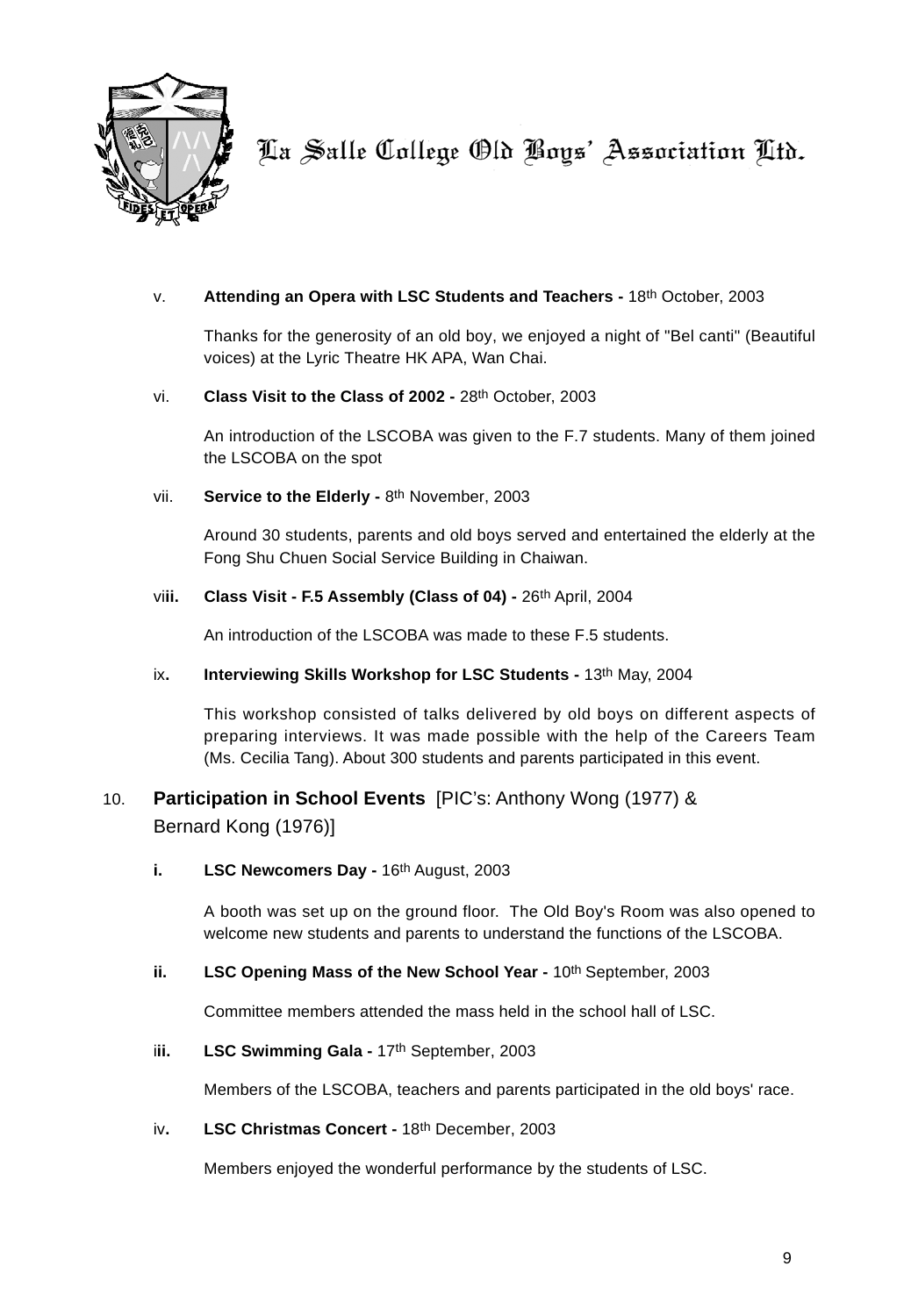

#### v**. LSC Christmas Eve Mass -** 24th December, 2003

Old boys attended the mass organized by the school and the Catholic Society of LSC.

#### vi**. LSPS Mini-soccer Tournament -** 27th March, 2004

About \$10,000 was generated for the redevelopment of LSPS.

#### vi**i. Co-organized the First LSC Lasallian Family Fun Day -** 1st May, 2004

Thousands of students, old boys, teachers, parents and guests enjoyed this Saturday event, hosted by the School and supported by the LSCOBA and the LSCPTA. A new design OBA watch was launched and almost half of the stock was sold on the day.

#### vi**ii. LSC Founder's Week Mass -** 14th May, 2004

LSC organized a whole week of programme dedicated to St. John Baptist de La Salle. The President attended the mass in St. Teresa's Church, Kowloon Tong.

#### **11. Participation in Public Events**

**i. Walkathon on World Alzheimer's Day -** 21st September, 2003. [PIC: Bernard Kong (1976)]

Ten thousands dollars was raised to the Hong Kong Alzheimer's Association. The LSCOBA received a trophy for making the Biggest Donation in the group section.

**ii.** Standard Chartered Hong Kong Marathon 2004 - 8th February, 2004 [PIC: Clement Chan (1987)]

16 old boys plus six students participated in the event. A total of \$2,878 was raised for La Salle College Athletics Club.

#### **iii. Preparation of Trailwalker 2004** [PIC: Eddie Yip (1980)]

Recruitment and training started in April 2004.

#### **12. Others**

**i. Credit Card Task Force** [Convenors: Anthony Yuen (1971) & Roger Lee (1985)]

This task force actively sought proposals from different banks. Two banks, namely Wing Hang Bank and Shanghai Commercial Bank sent in detailed proposals. Studies and negotiation are still underway led by a standing working group.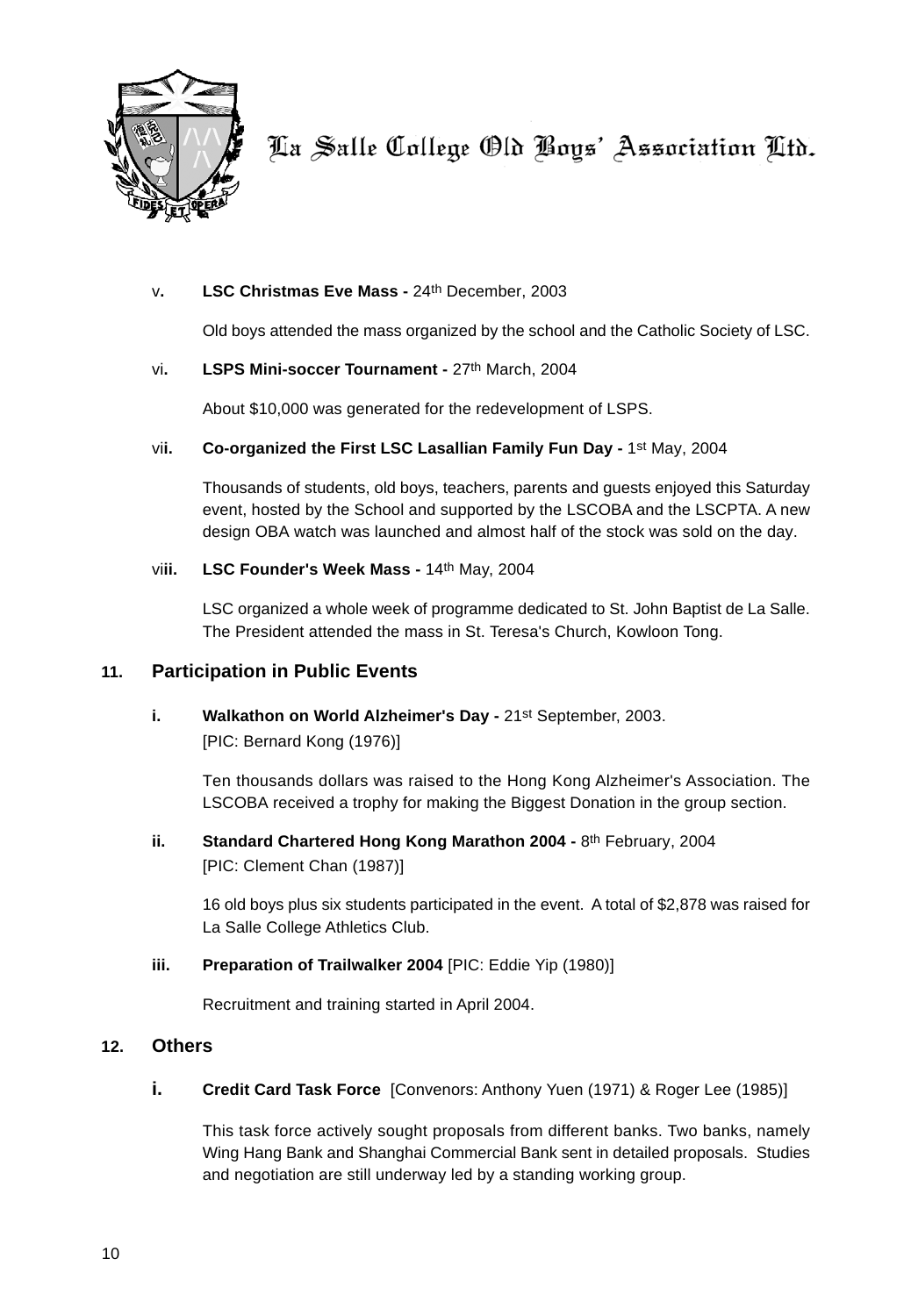

#### **ii. Sprinkler System** [Convenor: Stephen Tam (1971)]

A manual sprinkler system on the Soccer Pitch was scheduled to be installed in the summer of 2004. The system is for the protection of players and the maintenance of the field.

#### **iii. Administration**

Ms. Fanny Leung was hired as the Administrator to share the workload of Mr. Tommy Chiu (1965), who officially tendered his resignation as the Executive Secretary to the LSCOBA.

#### **Sponsorships and prizes**

#### **1. To Students**

Different scholarships and prizes were awarded to outstanding students of La Salle College.

#### **2. To School Events**

The LSCOBA supported the Music Concert, Student Talent Quest, Lasallian Family Fun Day, LSPS Redevelopment Project, Lasallite, Anniversary Booklet of the Scouts and Newsletter of the Guidance Centre.

> Dr. Robert Yuen President

### **Appendix I - Acknowledgement**

Special thanks must be given to Mr. Tommy Chiu (1965) who served the LSCOBA as the Executive Secretary since 1982. All who served in the LSCOBA over these years are in debt to his wonderful and dedicated services. He decided to step down as he would reach the age of retirement soon. The LSCOBA committee wishes Tommy a happy, blessed and fruitful retirement.

The LSCOBA would like to thank members for their valuable support to various events. Thanks to all teachers and friends who were involved. A full name list was posted in www.lscoba.com/lscoba/ report/ar2003\_04.shtml. Every effort was made to keep this list as accurate as possible but we ask for apologies in case of any omission or mistake.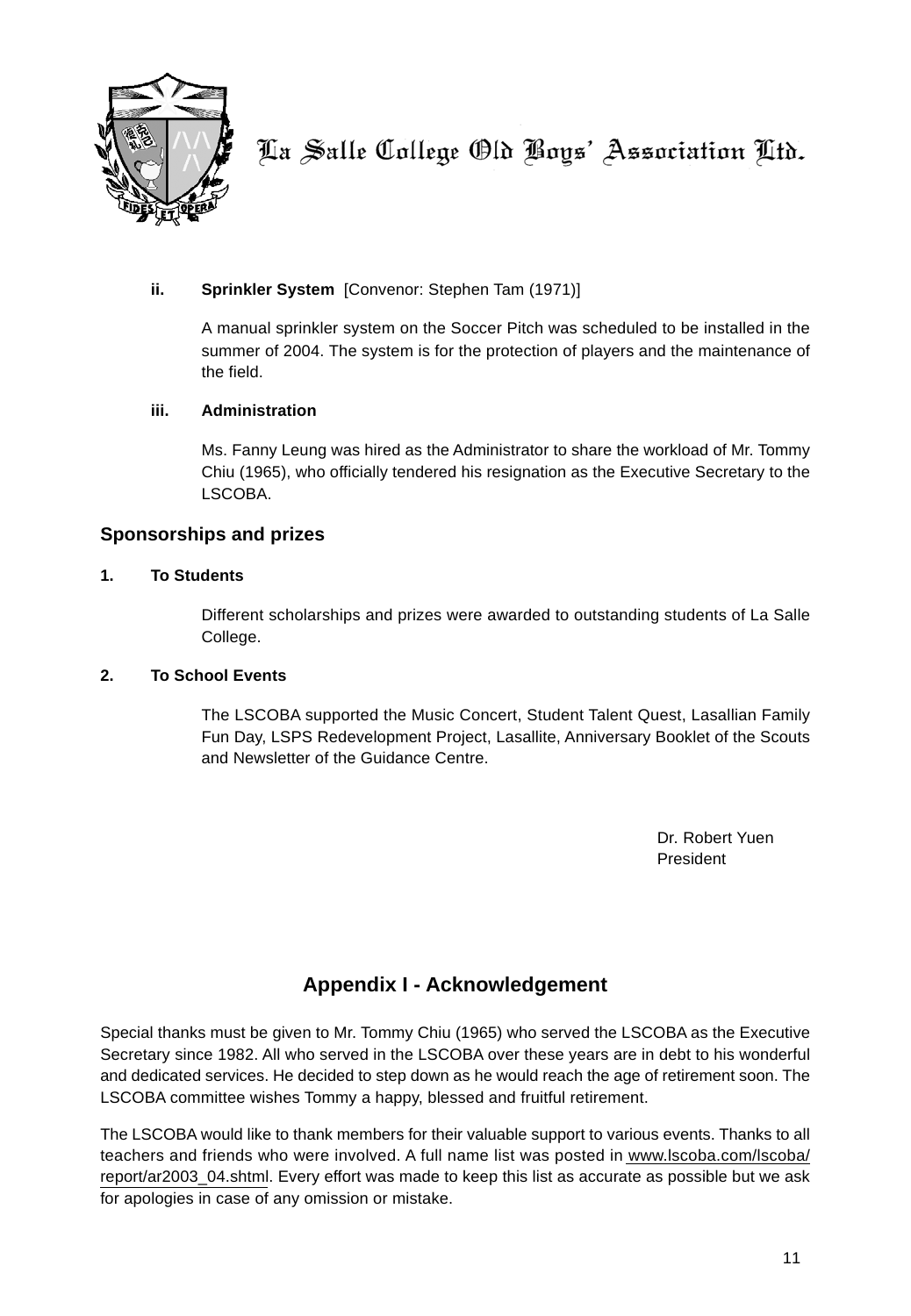

# **Appendix II - Statistics**

The total number of registered members was  $5,009$  as of  $9<sup>th</sup>$  June, 2004. The composition and geographical distribution are shown below:



Fig.1 Members by Year of F.5 Graduation Fig. 2 Members by "Final Year in LSC" Total number identified from database: 4,073 Total number identified from database: 4,904





Fig.3 Geographical Distribution Total: 5,009; HK: 3,036; Overseas: 380;

Wrong Address: 1,593 - newsletter was retuned and members could not be contacted for updating

#### **Notes:**

- a) Different types of application form were used throughout all these years. Some asked for the Final Year in LSC while some asked for the Year of HKCEE.
- b) Some data were wrongly entered or missed when the database was turned from raw data into electronic data many years ago. For some members, only the year of entry was found.
- c) It was suggested that the future committee should consider member re-registration.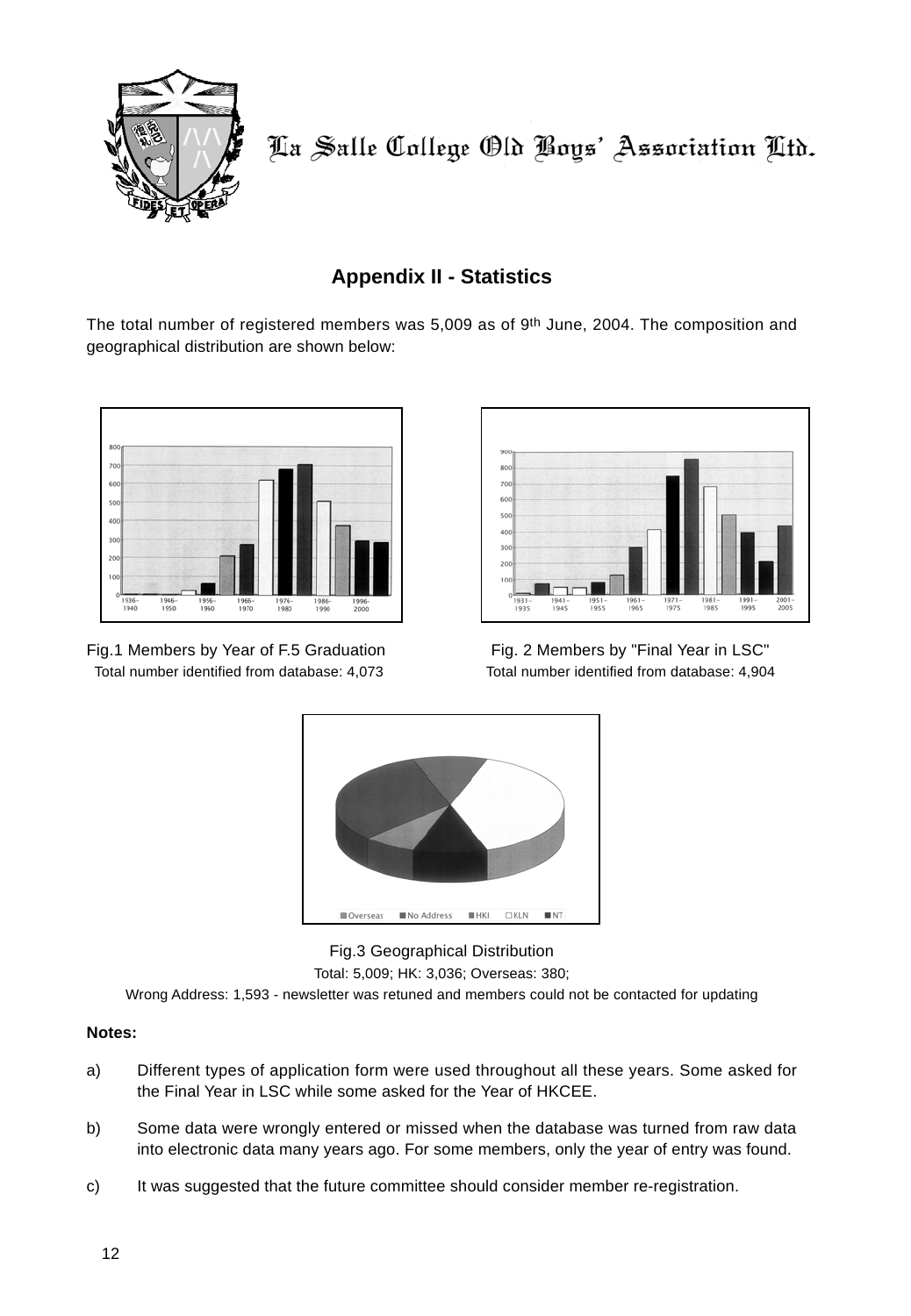

Ms. Fanny Leung c/o La Salle College 18 La Salle Road Kowloon

Date:

LSCOBA's AGM Buffet Dinner, Friday, 16th July, 2004

I wish to attend the AGM Dinner and enclose a cheque in favour of **La Salle College Old Boys' Association Ltd** for \$  $($  \$50 each for current LSC student members and \$150 each for others) being payment for \_\_\_\_\_\_\_\_\_\_ person(s).

Name \_\_\_\_\_\_\_\_\_\_\_\_\_\_\_\_\_\_\_\_\_\_\_\_\_\_\_\_\_\_\_\_\_\_\_\_\_\_\_\_\_\_\_\_\_\_\_\_\_\_\_\_\_\_\_\_\_\_\_\_\_\_\_\_\_\_\_\_\_\_\_\_\_ Membership No. Address

| Contact number |  |  |  |
|----------------|--|--|--|
| E-mail         |  |  |  |

The Returning Officer of the LSCOBA Date: c/o La Salle College 18, La Salle Road Kowloon

Dear Sir,

Nomination for 2004-2005 Committee of LSCOBA

We wish to nominate and second Mr. \_\_\_\_\_\_\_\_\_\_\_\_\_\_\_\_\_\_\_\_\_\_\_\_\_\_\_\_\_\_\_\_\_\_\_\_\_\_\_\_\_\_\_\_ to be President/Vice-President/Hon. Secretary/Hon. Treasurer/ a Committee Member of the 2004-2005 Committee of the La Salle College Old Boys' Association Ltd.

| Signature                 | Signature                |
|---------------------------|--------------------------|
| Nominator (Membership No. | Seconder (Membership No. |
| Name                      | Name                     |

er (Membership No.\_\_\_\_ Name\_\_\_\_\_\_\_\_\_\_\_\_\_\_\_\_\_\_\_\_\_\_\_\_\_\_\_\_\_\_\_\_ Name\_\_\_\_\_\_\_\_\_\_\_\_\_\_\_\_\_\_\_\_\_\_\_\_\_\_\_\_\_\_\_\_

**Consent by Nominee**: I confirm that I am prepared to accept the nomination as stated above.

Signature of Nominee: \_\_\_\_\_\_\_\_\_\_\_\_\_\_\_\_\_\_\_\_\_\_\_\_\_\_\_\_\_\_\_\_\_\_\_\_\_\_\_\_\_\_\_\_\_\_\_\_\_\_\_\_\_\_\_\_\_\_\_\_

| (Membership No.:       | HK II I<br>. No |
|------------------------|-----------------|
| <b>Contact Number:</b> | ⊢mai′           |

(Members can photocopy this page and fill in the relevant information)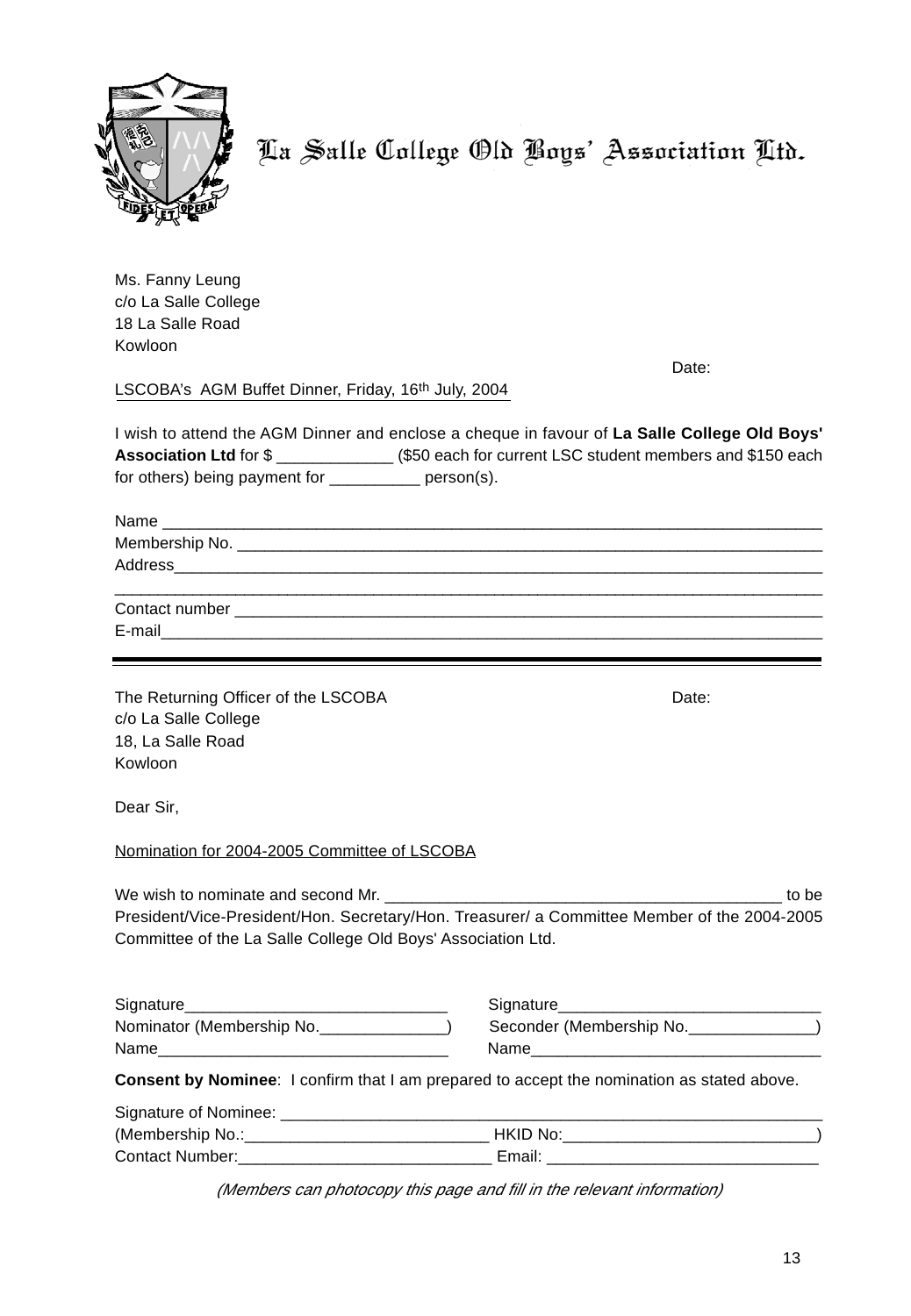

### **AUDITORS' REPORT AND ACCOUNTS FOR THE YEAR ENDED MARCH 31, 2004**

#### **AUDITORS' REPORT TO THE MEMBERS OF LA SALLE COLLEGE OLD BOYS' ASSOCIATION LIMITED** (incorporated in Hong Kong and limited by guarantee)

We have audited the accounts on pages 15 to 20 which have been prepared in accordance with accounting principles generally accepted in Hong Kong.

#### **Respective responsibilities of directors and auditors**

The Companies Ordinance requires the directors to prepare accounts which give a true and fairview. In preparing accounts which give a true and fair view it is fundamental that appropriate accounting policies are selected and applied consistently.

It is our responsibility to form an independent opinion, based on our audit, on those accounts and to report our opinion solely to you, as a body, in accordance with section 141 of the Companies Ordinance, and for no other purpose. We do not assume responsibility towards or accept liability to any other person for the contents of this report.

#### **Basis of opinion**

We conducted our audit in accordance with Statements of Auditing Standards issued by the Hong Kong Society of Accountants. An audit includes examination, on a test basis, of evidence relevant to the amounts and disclosures in the accounts. It also includes an assessment of the significant estimates and judgments made by the directors in the preparation of the accounts, and of whether the accounting policies are appropriate to the circumstances of La Salle College Old Boys' Association Limited, consistently applied and adequately disclosed.

We planned and performed our audit so as to obtain all the information and explanations which we considered necessary in order to provide us with sufficient evidence to give reasonable assurance as to whether the accounts are free from material misstatement. In forming our opinion we also evaluated the overall adequacy of the presentation of information in the accounts. We believe that our audit provides a reasonable basis for our opinion.

#### **Opinion**

In our opinion the accounts give a true and fair view of the state of the affairs of the La Salle College Old Boys' Association Limited as at March 31, 2004 and of its surplus for the year then ended and have been properly prepared in accordance with the Companies Ordinance.

> CWCC Certified Public Accountants HONG KONG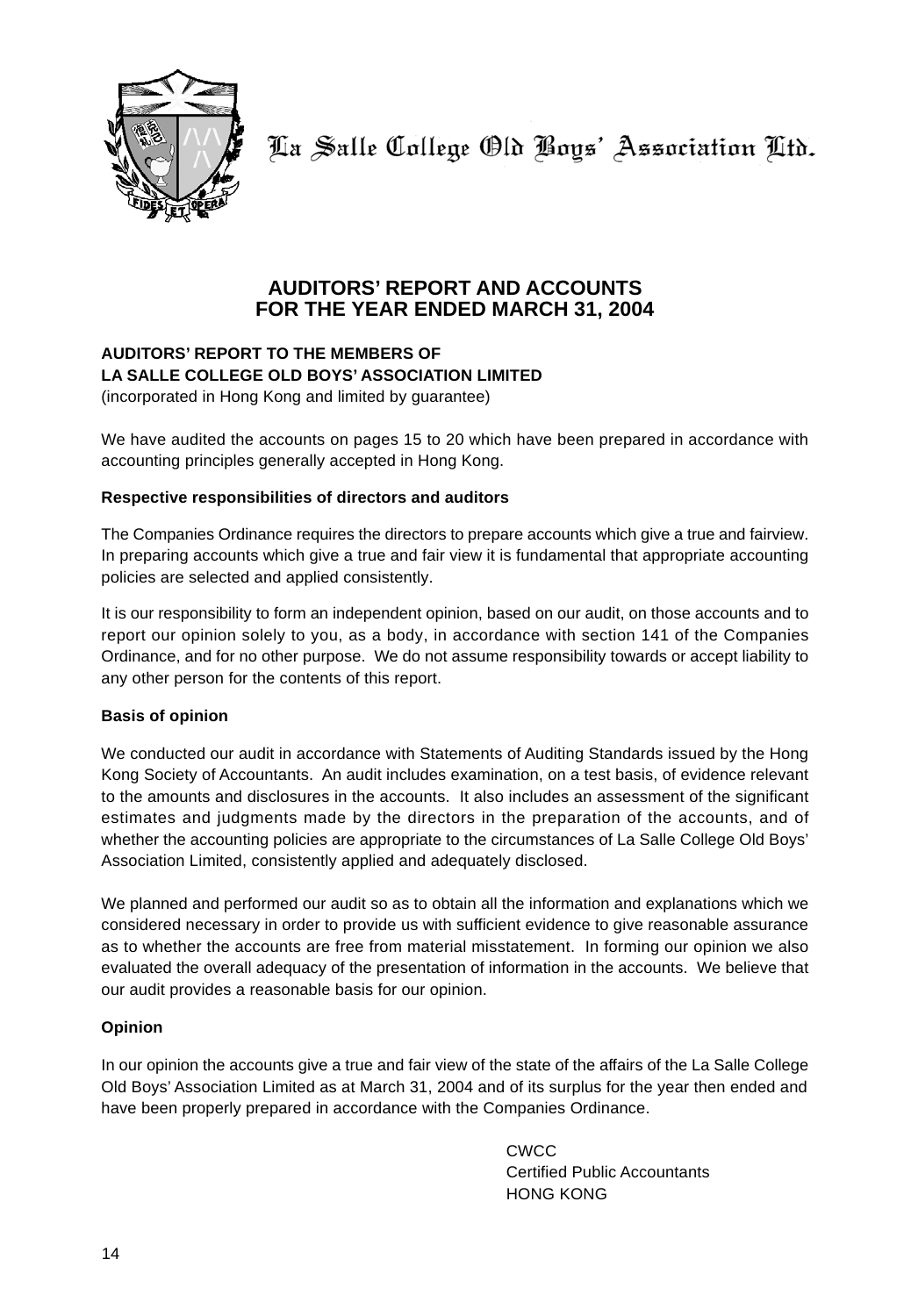

### **LA SALLE COLLEGE OLD BOYS' ASSOCIATION LIMITED**

(incorporated in Hong Kong and limited by guarantee)

#### INCOME AND EXPENDITURE ACCOUNT FOR THE YEAR ENDED MARCH 31, 2004

|                                                | Note | 2004    | 2003    |
|------------------------------------------------|------|---------|---------|
| Income:                                        |      | HK\$    | HK\$    |
| Dividend income                                |      | 171,586 | 123,759 |
| Interest income                                |      | 65      | 1,308   |
| Membership subscriptions                       |      | 69,960  | 71,090  |
| Profit on sales of shields, ties and souvenirs | 5    | 12,718  | 51,136  |
| Surplus from various functions, net            | 6    | 107,157 | 31,611  |
| Surplus on use of sports facilities            |      | 15,320  | 12,624  |
| Donations received                             |      | 19,820  | 12,750  |
|                                                |      | 396,626 | 304,278 |
|                                                |      |         |         |
| <b>Expenditure:</b>                            |      |         |         |
| Accounting fee                                 |      | 4,000   |         |
| Bank charges                                   |      | 1,158   | 300     |
| Business registration fee                      |      | 2,600   | 600     |
| Depreciation                                   |      | 5,245   | 4,989   |
| Donations and sponsorship                      |      | 116,500 | 160,600 |
| Gifts and souvenirs                            |      | 16,411  |         |
| Postage                                        |      | 1,114   | 2,657   |
| Printing and stationery                        |      | 81,635  | 76,851  |
| Staff costs                                    |      | 42,900  | 39,600  |
| Sundry expenses                                |      | 10,346  | 11,615  |
| Telephone                                      |      | 1,606   | 1,605   |
| Travel expense                                 |      |         | 919     |
|                                                |      | 283,515 | 299,736 |
| Surplus for the year                           |      | 113,111 | 4,542   |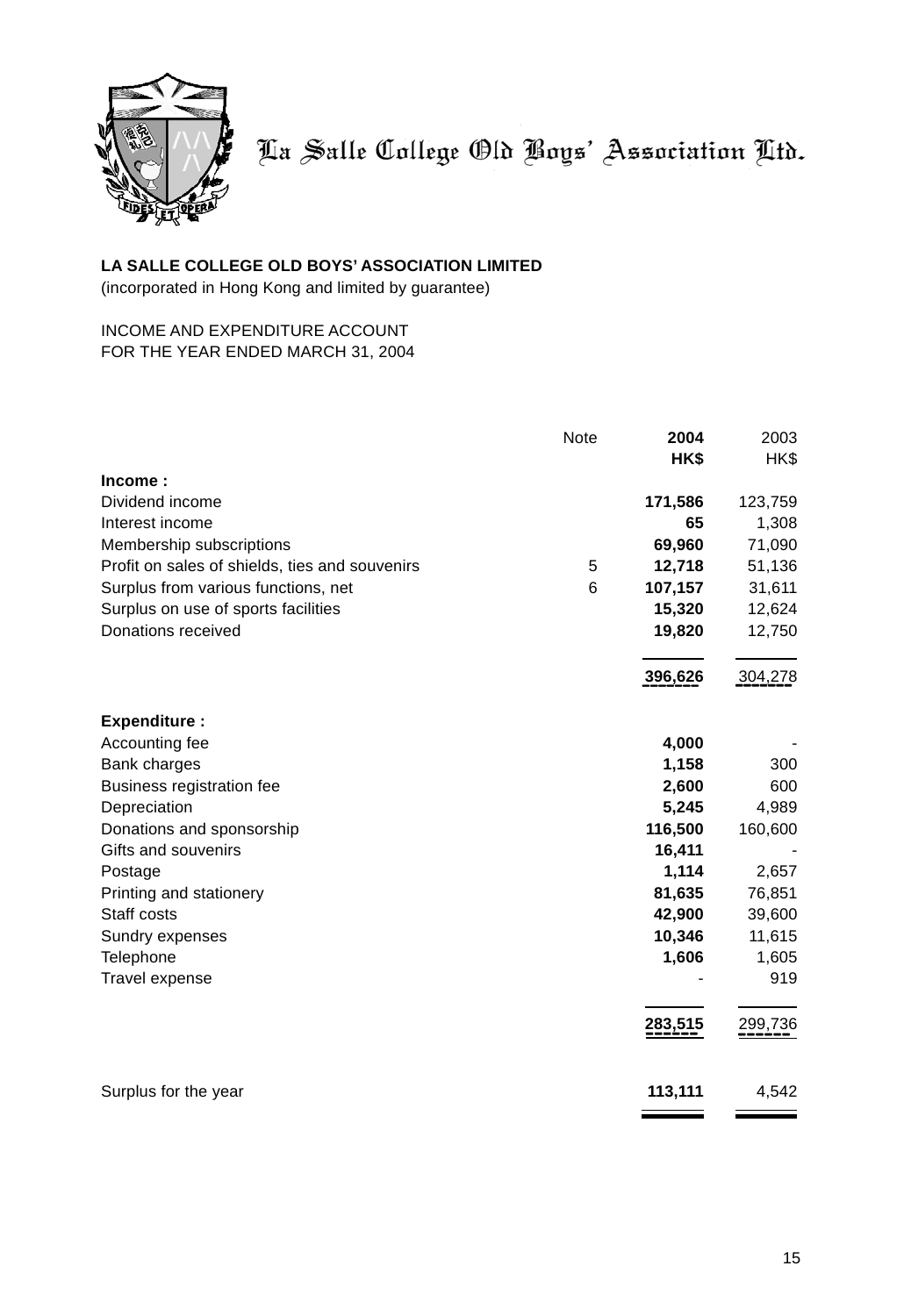

### **LA SALLE COLLEGE OLD BOYS' ASSOCIATION LIMITED**

(incorporated in Hong Kong and limited by guarantee)

#### **BALANCE SHEET AS AT MARCH 31, 2004**

|                               | <b>Note</b>    | 2004<br>HK\$ | 2003<br>HK\$ |
|-------------------------------|----------------|--------------|--------------|
| <b>Non-current assets</b>     |                |              |              |
| <b>Fixed assets</b>           | $\overline{7}$ | 6,013        | 9,978        |
| Investment securities         | 8              | 110,365      | 110,365      |
|                               |                | 116,378      | 120,343      |
| <b>Current assets</b>         |                |              |              |
| <b>Stocks</b>                 |                | 97,180       | 121,774      |
| Accounts receivable           |                | 8,520        | 116,305      |
| Cash and bank balances        |                | 830,022      | 667,817      |
|                               |                | 935,722      | 905,896      |
| <b>Current liabilities</b>    |                |              |              |
| Accounts payable and accruals |                | (402, 620)   | (494, 870)   |
| Deposits received             |                | (5,000)      |              |
|                               |                | (407, 620)   | (494, 870)   |
|                               |                |              |              |
| <b>Net current assets</b>     |                | 528,102      | 411,026      |
| <b>NET ASSETS</b>             |                | 644,480      | 531,369      |

**RESERVES** Accumulated funds **644,480** 531,369

President / / Cassette Contract American Honorary Treasurer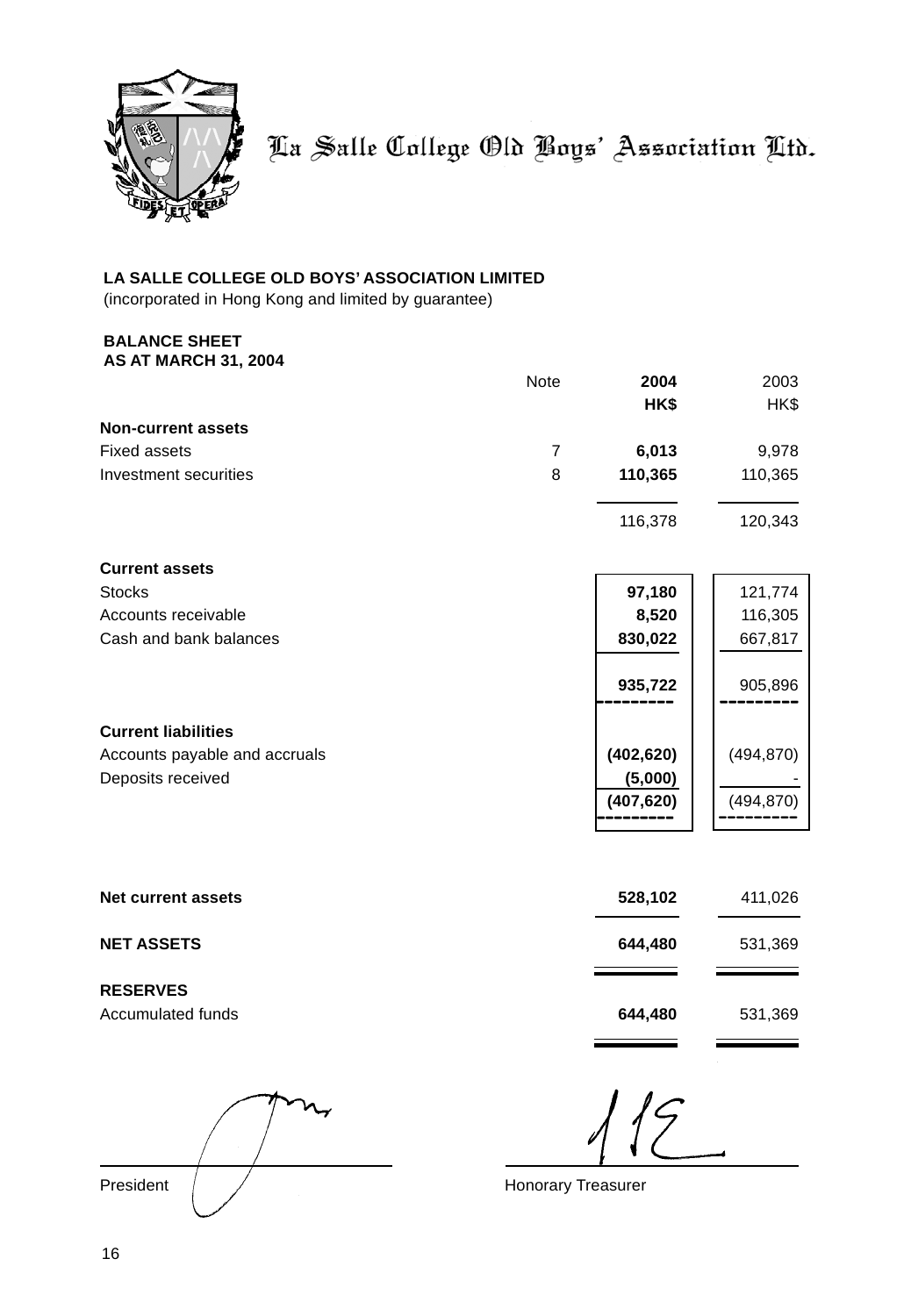

#### **LA SALLE COLLEGE OLD BOYS' ASSOCIATION LIMITED**

(incorporated in Hong Kong and limited by guarantee)

#### STATEMENT OF CHANGES IN RESERVES FOR THE YEAR ENDED MARCH 31, 2004

|                      | Accumulated |
|----------------------|-------------|
|                      | funds       |
|                      | HK\$        |
| At April 1, 2003     | 531,369     |
| Surplus for the year | 113,111     |
| At March 31, 2004    | 644,480     |
| At April 1, 2002     | 526,827     |
| Surplus for the year | 4,542       |
| At March 31, 2003    | 531,369     |

### **NOTES TO THE ACCOUNTS**

#### **1. LEGAL STATUS**

The La Salle College Old Boys' Association Limited (referred to as "the Association" herein) was incorporated under the Companies Ordinance and is limited by guarantee.

#### **2. PRINCIPAL ACCOUNTING POLICIES**

#### **(a) Basis of preparation**

The accounts have been prepared in accordance with generally accepted accounting principles in Hong Kong and with accounting standards issued by the Hong Kong Society of Accountants. The accounts are prepared under the historical cost convention.

#### **(b) Revenue recognition**

- i. Membership subscriptions are recognized in the financial year of receipt.
- ii. Income from sale of stocks and other sundry items is recognized when the significant risks and rewards of ownership of the goods are transferred to the buyers and the Association retains no more effective control over the goods.
- iii. Income from functions is recognized when the events are completed.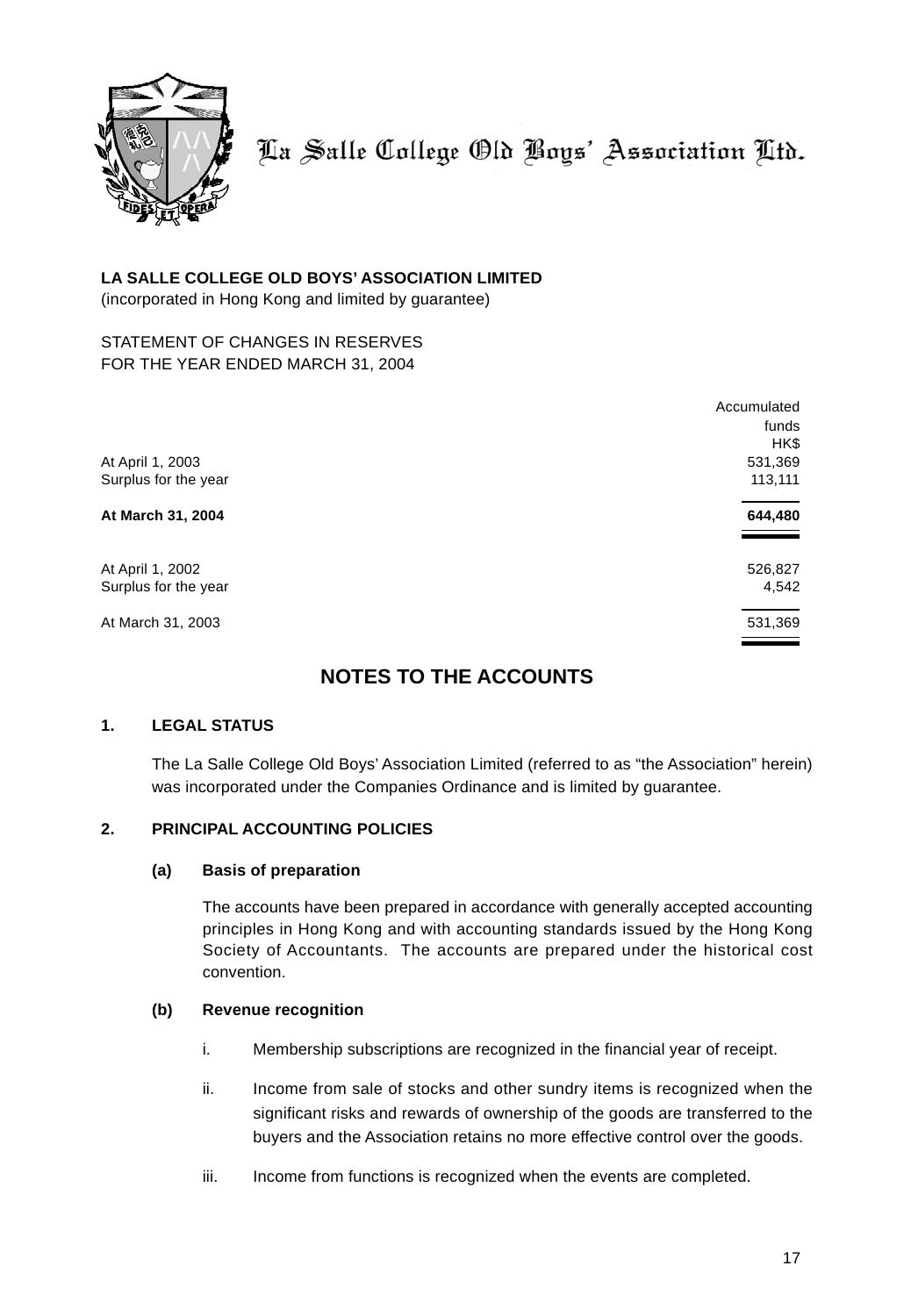

- iv. Donations and dividend income are recognized in the year in which they are being received by the Association.
- v. Interest income is recognized on a time proportion basis, taking into account the principal amounts outstanding and the interest rates applicable.

#### **(c) Fixed assets and depreciation**

Fixed assets are depreciated at rates sufficient to write off their costs less accumulated impairment losses over their estimated useful lives on a straight line method, at an annual rate of 20%.

Major costs incurred in restoring fixed assets to their normal working condition are charged to the profit and loss account. Improvements are capitalized and depreciated over their expected useful lives to the company.

The carrying amounts of fixed assets are reviewed regularly to assess whether their recoverable amounts have declined below their carrying amounts. Expected future cash flows have been discounted in determining the recoverable amount.

The gain or loss on disposal of a fixed asset is the difference between the net sales proceeds and the carrying amount of the relevant asset, and is recognized in the profit and loss account.

#### **(d) Impairment of assets**

The Association reviews the carrying amounts of assets for impairment whenever events or changes in circumstances indicate that the carrying amount of an assetmay not be recoverable. If such assets are considered to be impaired, the impairment to be recognized is measured by the amount by which the carrying amount of the assets exceeds the recoverable amount.

#### **(e) Investment securities**

Investment securities are stated at cost less any provision for impairment losses. The carrying amounts of individual investments are reviewed at each balance sheet date to assess whether the fair values have declined below the carrying amounts. When a decline other than temporary has occurred, the carrying amount of such securities should be reduced to its fair value. The impairment loss is recognized as an expense in the profit and loss account.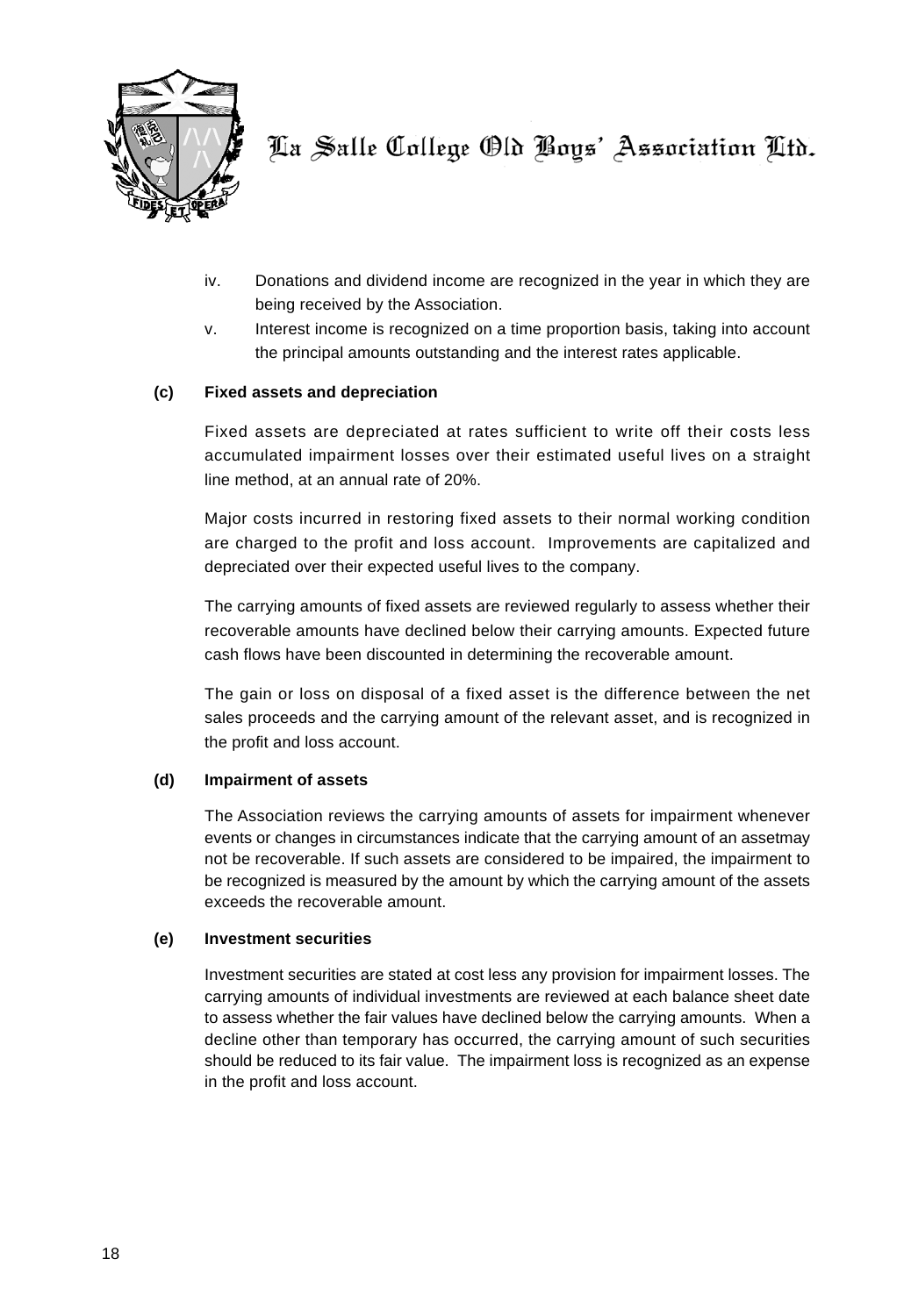

#### **(f) Stocks**

Stocks, comprising shields, ties and souvenirs, are stated at the lower of cost and net realisable value. Cost is determined on a first in, first out basis and includes all cost of purchase, costs of conversion, and other costs incurred in bringing the stocks to their present location and condition.

#### **(g) Accounts receivable**

Provision is made against accounts receivable to the extent which they are considered to be doubtful. Accounts receivable in the balance sheet are stated net of such provision.

#### **(h) Provisions and contingencies**

A provision is recognized when there is present obligation, legal or constructive, as a result of a past event and it is probable that an outflow of resources embodying economic benefits will be required to settle the obligation, and a reliable estimate can be made of the amount of the obligation. Provisions are reviewed regularly and adjusted to reflect the current best estimate.

Contingent liabilities are not recognized in the accounts. They are disclosed unless the possibility of an outflow of resources embodying economic benefits is remote. A contingent asset is not recognized in the accounts but disclosed when an inflow of economic benefits is probable.

#### **3. DIRECTORS' REMUNERATION**

None of the directors received any emoluments in respect of their services rendered to the Association during the year. (2003 : nil)

#### **4. TAXATION**

The Association is exempt from Hong Kong profits tax by virtue of Section 24(1) of the Inland Revenue Ordinance.

#### **5. PROFIT ON SALES OF SHIELDS, TIES AND SOURVENIRS**

|                             | 2004<br>HK\$        | 2003<br>HK\$        |
|-----------------------------|---------------------|---------------------|
| Sale<br>Less: Cost of sales | 35,187<br>(22, 469) | 85,889<br>(34, 753) |
|                             | 12,718              | 51,136              |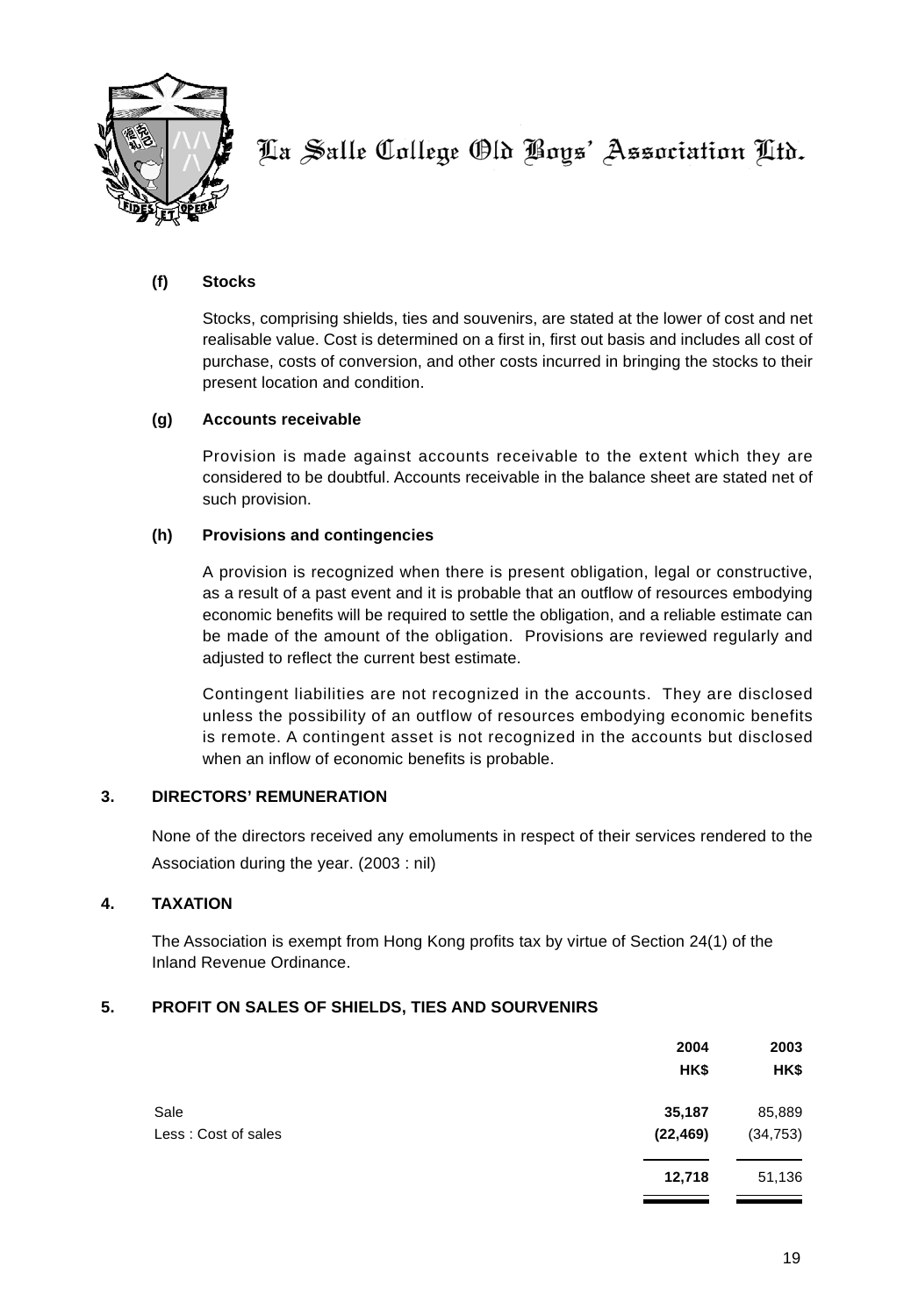

#### **6. SURPLUS / (DEFICIT) FROM VARIOUS FUNCTIONS, NET**

|         | 2004            |                                                          |                               | 2003           |                        |
|---------|-----------------|----------------------------------------------------------|-------------------------------|----------------|------------------------|
|         |                 | Surplus /                                                |                               |                | Surplus /<br>(Deficit) |
|         |                 |                                                          |                               |                | HK\$                   |
|         |                 |                                                          |                               |                |                        |
|         |                 | 77,680                                                   | 246,099                       | 179,199        | 66,900                 |
| 6,600   | 24,737          | (18, 137)                                                | 3,600                         | 4,800          | (1,200)                |
| 36,834  | 34,884          | 1.950                                                    | 20,300                        | 16,101         | 4,199                  |
| 289,074 | 251,517         | 37,557                                                   | 271,160                       | 311,516        | (40, 356)              |
| 78,440  | 69,816          | 8,624                                                    | 30,130                        | 24,110         | 6,020                  |
| 2,000   | 6,786           | (4,786)                                                  |                               |                |                        |
| 106,880 | 103,774         | 3,106                                                    | 90,090                        | 94,042         | (3,952)                |
| 28,960  | 27,560          | 1,400                                                    |                               |                |                        |
| 8,035   | 7,202           | 833                                                      |                               |                |                        |
| 4,150   | 3,120           | 1,030                                                    |                               |                |                        |
| 8,320   | 8,160           | 160                                                      |                               |                |                        |
| 780,293 | 673,136         | 107,157                                                  | 661,379                       | 629,768        | 31,611                 |
|         | HK\$<br>211,000 | <b>Expenditure</b><br>Income<br>HK\$<br>2,260<br>133,320 | (Deficit)<br>HK\$<br>(2, 260) | Income<br>HK\$ | Expenditure<br>HK\$    |

### **7. FIXED ASSETS**

|    |                                 |                 |         | Office equipment<br>HK\$ |
|----|---------------------------------|-----------------|---------|--------------------------|
|    | Cost                            |                 |         |                          |
|    | At April 1, 2003                |                 |         | 24,945                   |
|    | <b>Additions</b>                |                 |         | 1,280                    |
|    | At March 31, 2004               |                 |         | 26,225                   |
|    | <b>Accumulated depreciation</b> |                 |         |                          |
|    | At April 1, 2003                |                 |         | 14,967                   |
|    | Charge for the year             |                 |         | 5,245                    |
|    | At March 31, 2004               |                 |         | 20,212                   |
|    | Net book value                  |                 |         |                          |
|    | At March 31, 2004               |                 |         | 6,013                    |
|    | At March 31, 2003               |                 |         | 9,978                    |
| 8. | <b>INVESTMENT SECURITIES</b>    |                 |         |                          |
|    | Name                            | Type of stock   |         | <b>Quantity held at</b>  |
|    |                                 |                 | 2004    | 2003                     |
|    | <b>HSBC Holdings Plc</b>        | Ordinary shares | 32,218  | 32,218                   |
|    |                                 |                 | 2004    | 2003                     |
|    |                                 |                 | HK\$    | HK\$                     |
|    | Equity securities, at cost:     |                 |         |                          |
|    | Listed in Hong Kong             |                 | 110,365 | 110,365                  |
|    |                                 |                 |         |                          |

Market value of listed investments **3,769,506** 2,585,495

#### **9. APPROVAL OF ACCOUNTS**

The accounts set out on pages 15 to 20 were approved by the board of directors on 9<sup>th</sup> June, 2004.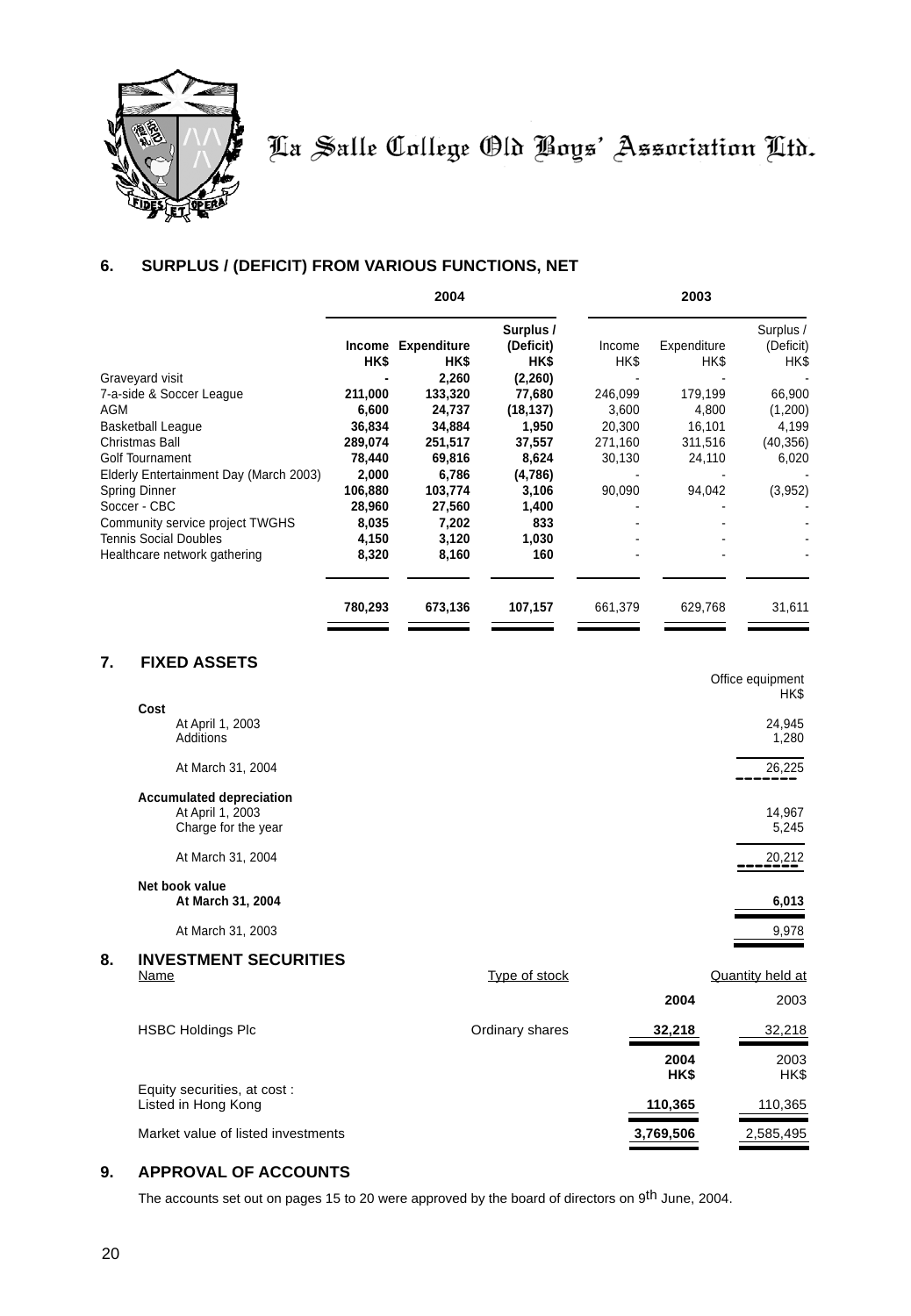# **List of Contributors LSCOBA 2003-04**

Special thanks must be given to Mr. Tommy Chiu (1965) who has served the LSCOBA as the Executive Secretary since 1982. All who served in the LSCOBA over these years are in debt to his wonderful service. He has decided to step down as he would reach the age of retirement soon. The LSCOBA committee wishes Tommy a happy, blessed and fruitful retirement.

The LSCOBA would like to thank members for their valuable support to relevant events. Thanks to all teachers and friends who were involved. Every effort is made to keep this list as accurate as possible but we ask for apologies in case of any omission or mistake.

### **Alumni Development Subcommittee**

Convenor: Louis Law (1970)

Members: Louis Law (1970), Bernard Kong (1976), Chan Kwong Fat (1980), Stephen Cheung (1987), Robert Yuen (1971), Henry Nip (1988)

### *Class coordinators*

George Ko (1955), John King-hong Au (1957), Moon-wai Ip (1960), Pau Shiu Hang (1960), Joseph Chiu (1961), Dennis Chow (1962), Yik Kwan (1962), David Cheung Chuk Wo (1963), Leung Lit On (1963), Stephen Ng Kam Cheung (1965), Joseph King-chi Lee (1965), George Law (1966), Peter Lo (1966), Hardy Lok (1967), Terry Lai (1967), Wu Ho Hon (1968), Zachary Tien (1968), Edmund Lau (1969), Tommy Lam (1969), Li Che Cheong (1969), Tony Tsui Ka Wah (1970), Robert Kam Cheuk Sun (1970), Lai Ki Tai (1971), Leo Fu (1971), Robert KT Tam (1971), Kong Tak-kwan (1973), David Hsu (1973), Kwok Bit Chun Benjamin (1974), Roger Wong (1975), Wai Hing Cheung William (1976), Daniel Lynn (1976), Steve Tsang (1977), Chan Yiu Fai Stephen (1977), Dominic Tse (1978), Ng Chi Wai Albert (1978), Stanley Shum (1979), Samuel Wong (1980), Stephen Li (1980), Lai Chi Kai Simon (1981), Joseph Koc (1982), Lok Hing Sun (1982), Lai Kwok Hung Lawrence (1983), Willie Wong (1984), Chan Kwok Shing Alan (1985), Dwight Chan (1985), Bo Wing Chung Raymond (1986), Harry Chu (1987), Vincent Yip (1988), Herman Bo (1989), Marcus Chiu (1989), Poon Chee Wai Vernon (1990), Hamilton Tse Chung Man (1991), Henry Kook Ching Kong (1992), Philip Yeung Sze Leung (1993), Ku Ka Tat Benedict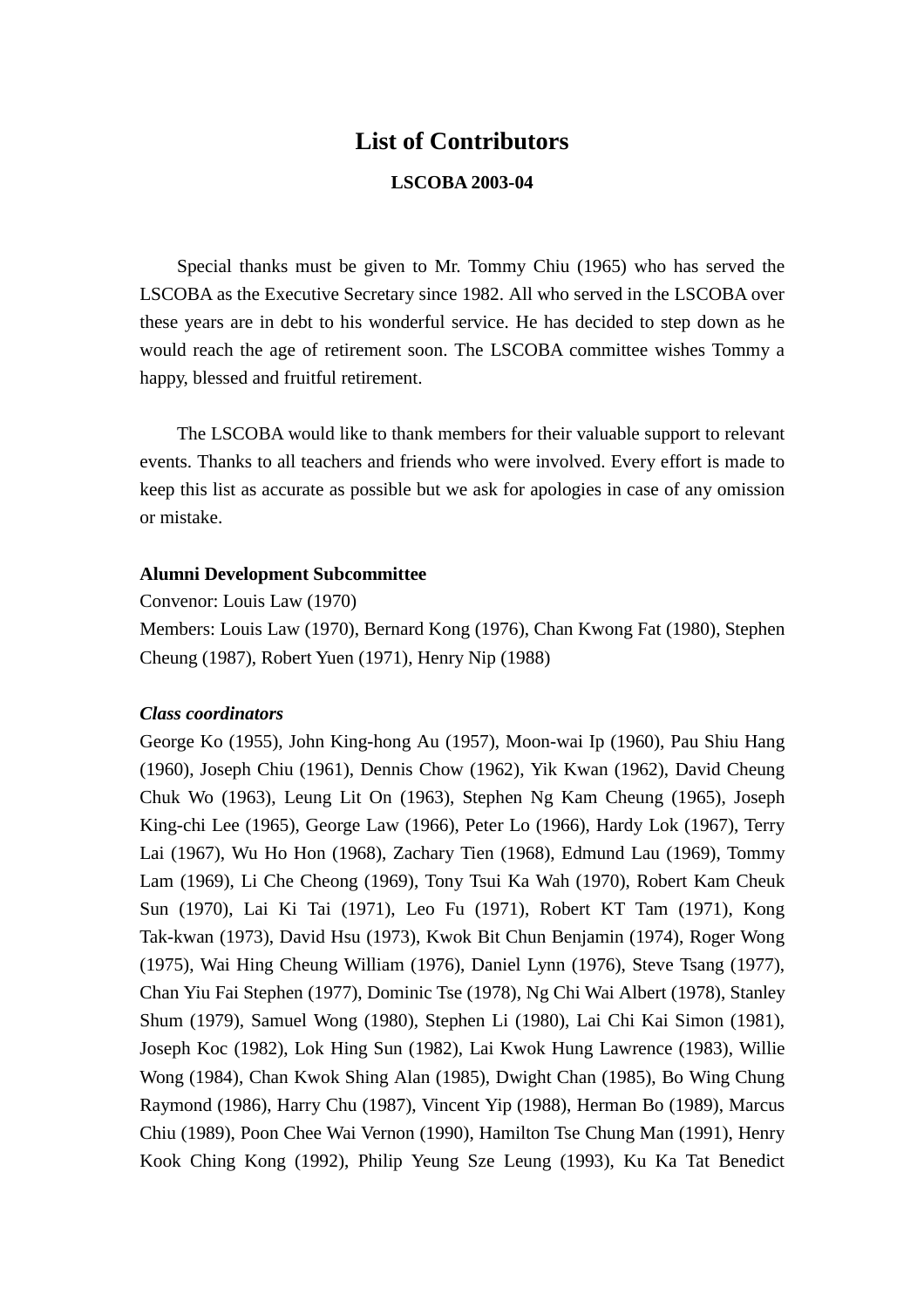(1994), Clement Tang (1996), Eugene Low (1997), Raymond Li (1998), Ho Cheuk Wah (1998), Wong Chun Hin Derek (1999), Tang Kwan Yiu (2000), Wong Chung Ting Johnson (2000), Wong Kwun Bun (2001),Cheng Pak Lam Jacky (2002), Li Yu Kit Simon (2002), Edfeel Heung (2003)

# *Overseers of Professional Networks*

General enquiry: pnd@lscoba.com.

| <b>Academics and Educators</b> | Overseers -- Simon Yeung (1984)    | First Gathering: 21   |
|--------------------------------|------------------------------------|-----------------------|
| Group                          | Zachary Tien (1968)                | <b>June 2004</b>      |
| Discipline Services Group      | Overseers -- Harry Chung (1974)    | Recent dinner         |
|                                | Charlie Cheung (1971)              | gathering on 6        |
|                                |                                    | February 2004.        |
|                                |                                    | Most are senior       |
|                                |                                    | police officers.      |
|                                |                                    | Expect other          |
|                                |                                    | disciplines to join.  |
| Engineering & Technology       | Overseers -- Wong Hung Kin (1960)  | To be formed          |
| Group                          |                                    |                       |
| Finance, Banking, Insurance    | Overseers: Eric Cheuk-hang Kong    | First meeting:        |
| (FBI) and Accounting           | (1970)                             | 2 June 2004           |
| Services Group                 | Tony Ka-wah Tsui (1970)            |                       |
|                                | David Chuk-wo Cheung (1964)        |                       |
| <b>Health Care Group</b>       | Overseers -- Herrick Lau (1988)    | <b>First Meeting:</b> |
|                                | Herman Liu (1985)                  | 30 January 2004       |
|                                | Dr Geoffrey Lieu (1967)            | Dinner Talk:          |
|                                |                                    | 18 March 2004 by      |
|                                |                                    | Dr.Choi Kin (1965)    |
|                                |                                    | Dr. Louis Shih        |
|                                |                                    | (1969)                |
| Human Services Group           | Overseers -- Anthony Pang Woon Kei | Adviser:              |
|                                | (1988)                             | Mr. Hui Yin Fat       |
|                                | John Wong Chun Hung (1984)         | (1955)                |
|                                | Keith Cheung (1990)                | First Meeting:        |
|                                |                                    | 27 September 2003     |
| <b>Legal Services Group</b>    | Vitus Leung (1980)                 | Preliminary           |
|                                |                                    | Meeting on 30         |
|                                |                                    | March 2004            |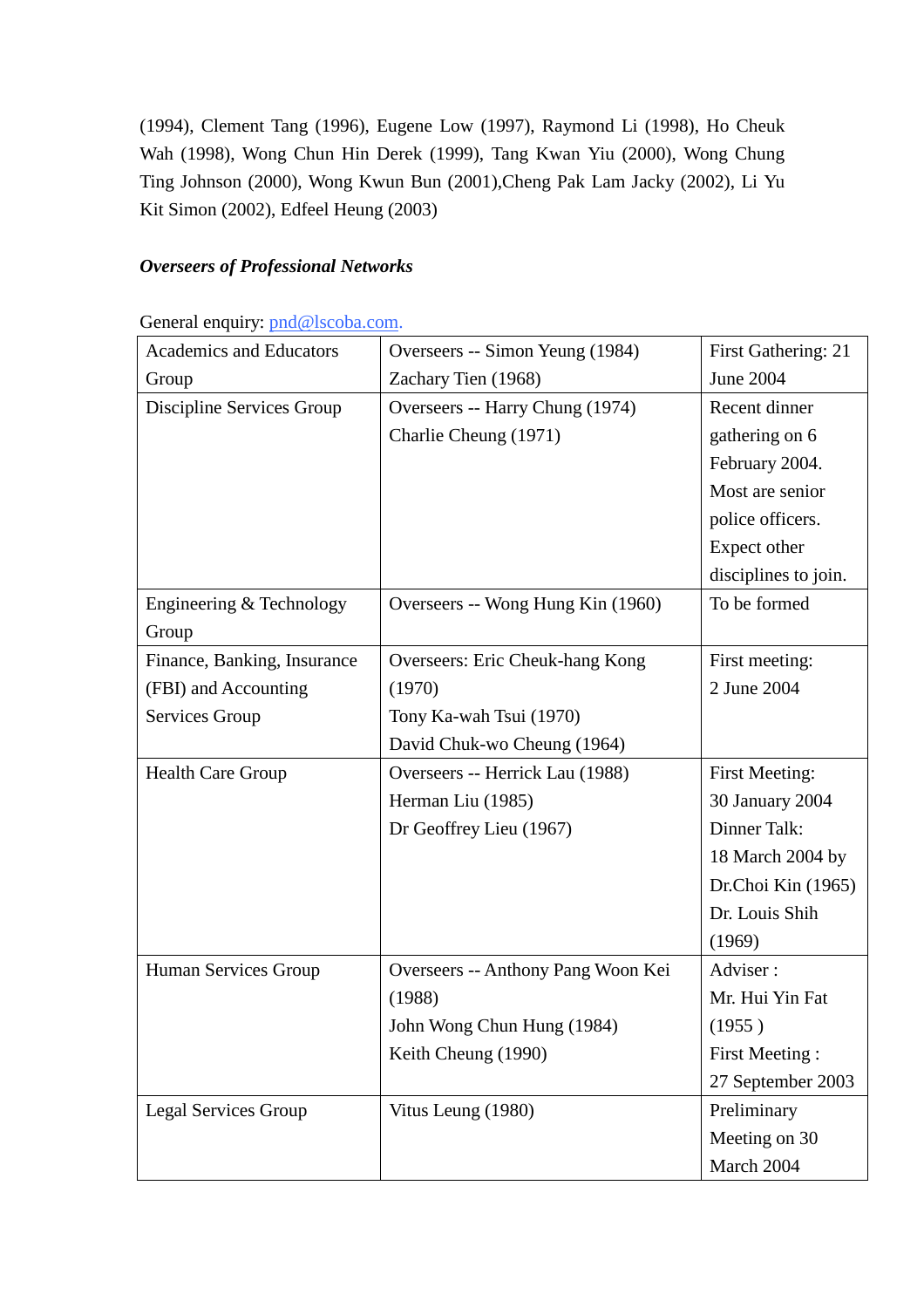| <b>Mainland Liaison Group</b>   | Jim Kin-shing Yip (1987)             | <b>Preliminary Meting</b> |
|---------------------------------|--------------------------------------|---------------------------|
| (Shanghai)                      | Vincent Pang (1986)                  | on 14 March 2004          |
|                                 |                                      |                           |
| <b>Mainland Liaison Group</b>   |                                      | formed                    |
| (Beijing)                       |                                      |                           |
| Manufacturing and               | Overseers -- Mr. Charles Chan (1977) | <b>First Meeting:</b>     |
| Management                      |                                      | 13 February 2004          |
| Group                           |                                      |                           |
| <b>Real Estate Professional</b> | Overseers -- Mr. Sunny Poon (1988)   | In operation for          |
| <b>Network</b>                  |                                      | three years. Good         |
|                                 |                                      | work of JimYip            |
|                                 |                                      | (1987).                   |
| <b>Young Members Section</b>    | Overseers -- Mr. Harry Chu (1987)    | <b>First Meeting:</b>     |
|                                 | Mr. Philip Yeung (1993)              | 25 February 2004          |
|                                 | Mr. Matthew Szeto (1999)             | This section caters       |
|                                 |                                      | to Lasallians from        |
|                                 |                                      | <b>Class 1980</b>         |
|                                 |                                      | onwards. The trial        |
|                                 |                                      | grouping needs            |
|                                 |                                      | young Lasallians to       |
|                                 |                                      | support.                  |

# **Communication Subcommittee**

Convenor: Paul Wong (1976)

Members: Anthony Ng (1975), Lawrence Ng (1977), Willie Wong (1984), Mark Huang (1985), Constantine Au (1987), Philip In (1987), Stephen Cheung (1987), Clement Chan (1987), Colin Cheung (1993), Derek Choy (1993), Tony Wat (1996), Simon Suen (1997), Gilbert Fung (1998), Gary Ng (1999), Albert Au-Yeung (1999)

# *Newsletter*

Honorary Advisor Peter Chiu (1962)

Coordinator/PIC: Clement Chan (1987)

Contributors: T.C. Chu (1971), Yik Kwan (1962), Lawrence Ng (1977), Yook Lam (1978), Joseph Chiu (1977), Mark Huang (1985), Constantine Au (1987), Harry Chu (1987), Herman Bo (1989), Larry Lee (1996), Raymond Chung (1997), Derek Lin (2001)

# **Financial Subcommittee**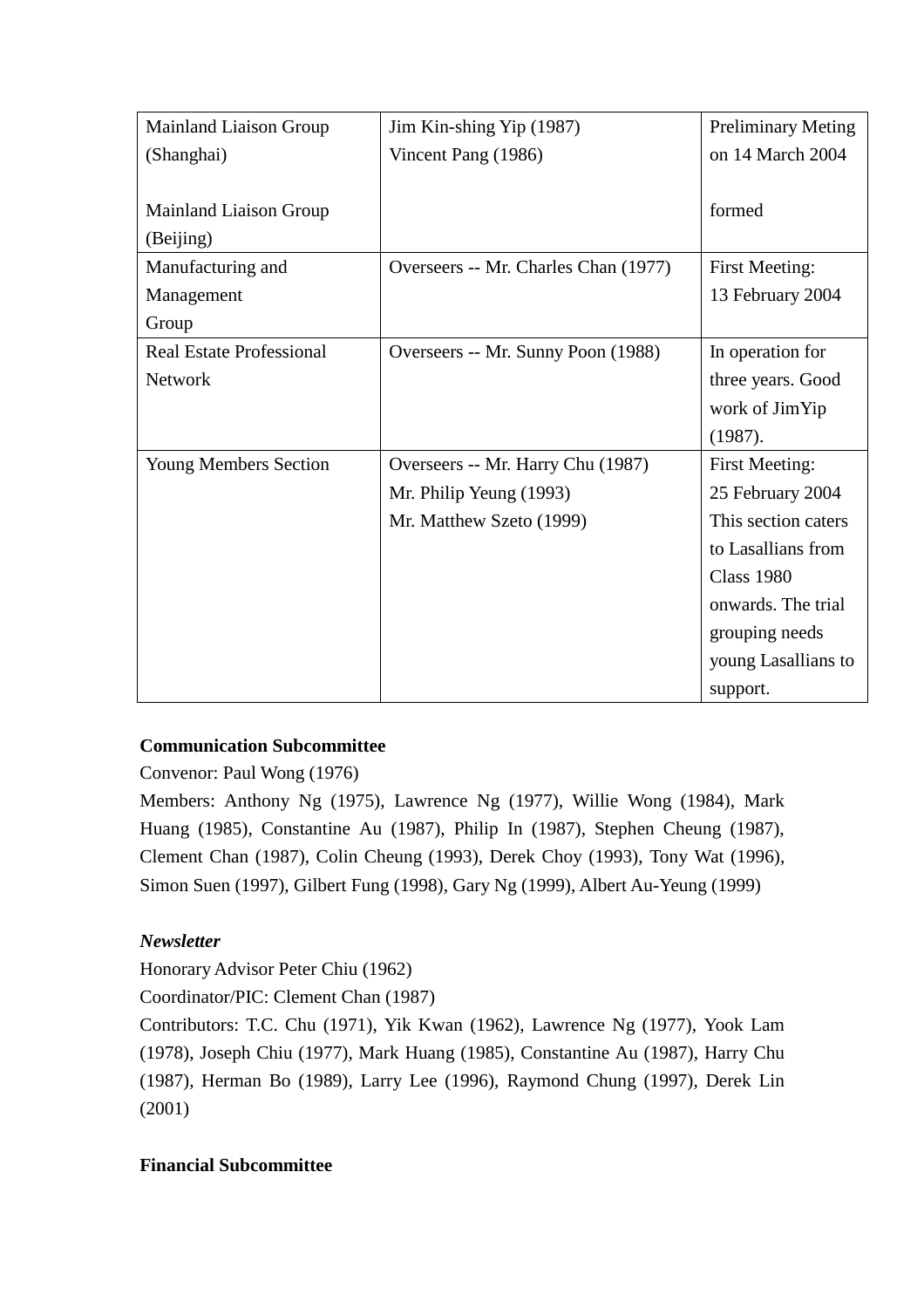Hon. Treasurer: Henry Chan (1970) Ho Tak San (1970), Anthony Wong (1970), Michael Leung (1971), Robert Yuen (1971), Lawrence Ng (1977), Constantine Au (1987)

# **Heritage Subcommittee**

Convenor: Peter Kam (1977) Members: Robert Yuen (1971), Anthony Yuen (1971), Michael Leung (1971), Wilfred Ma (1971), Clement Chan (1987)

# *Homecoming Night*

PIC: Peter Kam (1977) Guest speakers, Bro Patrick, Mr. Arthur Gomez (1933), Mr. John Tsang (1968), Prof. Patrick Lau and Mr. Peter Wong (1970) Jacky Chan (1980), Cary Law (1980), Stephen Cheung (1987), Henry Nip (1988), Chan Chung Ki (1997) Event Controller: Michael Leung (1971)

# **Sports and Recreation Subcommittee**

**Recreation**  Convenor of Recreation: Lawrence Ng (1977) Members: Stephen Cheung (1987), Anthony Wong (1977)

# *Joint BBQ*

PIC: Anthony Wong (1977)

# *Swimming Gala of LSC*

PIC: Anthony Wong (1977) Participants: Old boys: Nelson Yip (1975), Paul Wong (1976), Peter Kam (1977) John Lee (1977), Thomas Tung (1978) and Bernard Ho (1988) LSC teachers: Cheung Sir, Lo Sir Parents: Yee Kim Hoo, Coral Yee, Ip Kam Fat, Mrs Lee

# *Christmas Ball Team*

Chairman: Lawrence Ng (1977) Event Controller: Anthony Yuen (1971) Members : Peter Kam (1977), Chan Kwong Fat (1980), Stephen Cheung (1987), Andrew Wong (1989), Chan Chung Ki (1997), Edward Ko (1978), Sammy Leung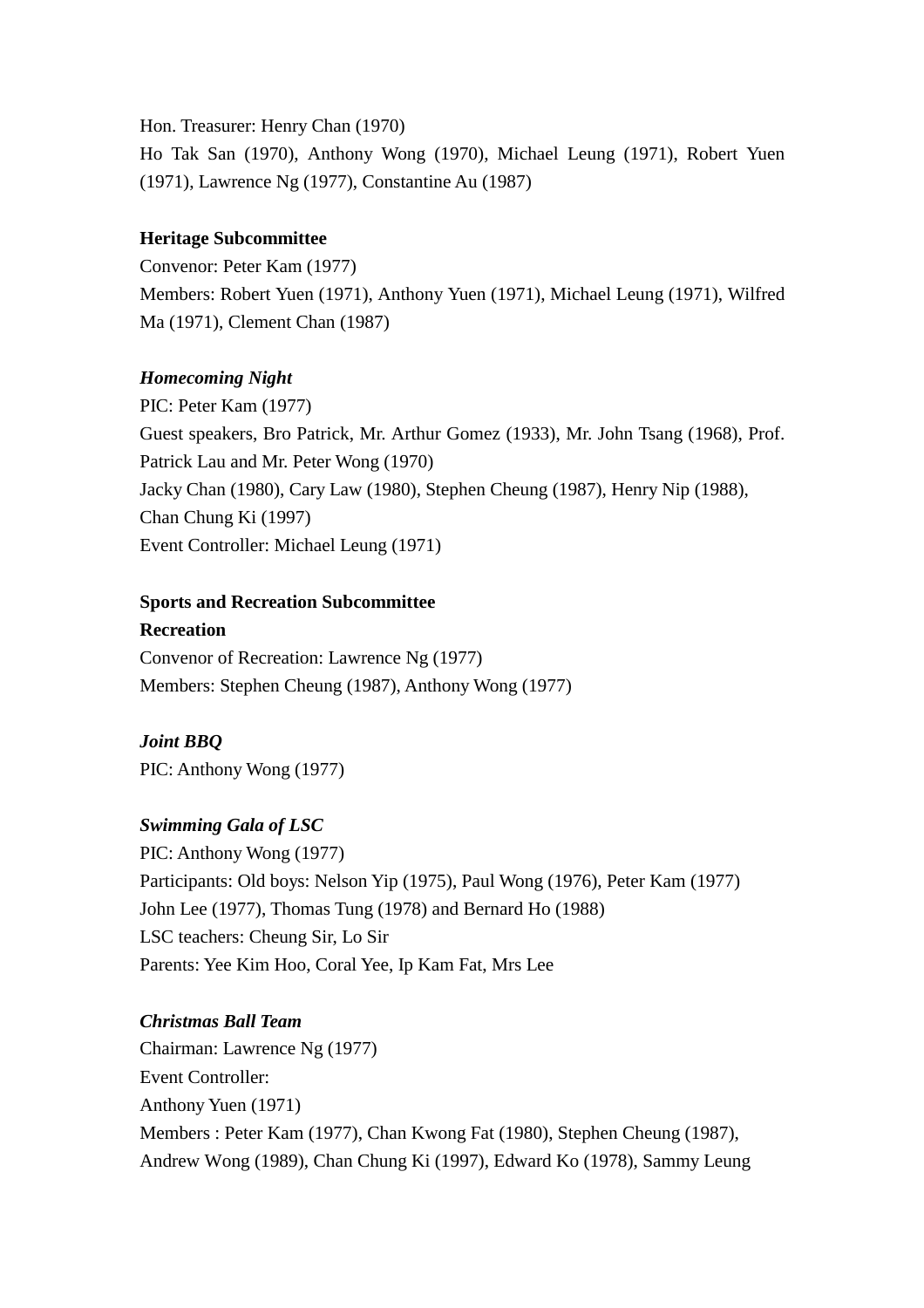(1991), Ernie Corpus (1977), Jim Sin (1978), Mark Huang (1985), Dwight Chan (1985)

# *Editorial Team of Our Brothers*

Adviser: Rev. Brother Patrick Tierney F.S.C., Rev. Brother Thomas Lavin F.S.C. Project Holder: Lawrence Ng (1977) Co-editors: Constantine Au (1987), Michael Lee (1987), Wesley Wong (1987), Andrew Wong (1989) Team Members: LSCOBA (HK): Henry Lau (1940), Au Ting Wang (1942), Tommy Chiu (1965), Bernard Kong (1977), Chan Kwong Fat (1980), Mark Huang (1985), Jim Yip (1987), Henry Leung (1988), Edfeel Heung (2003), Lee Hung Kei (2003) City of Chicago: Christopher Wong (1967) Edmonton Chapter: Mike Kwong (1967) Singapore Chapter: Francis Kwong (1975), Lucas Ng (1976), Gregory Pau (1977) Toronto Chapter: Peter Leung (1952), K.B. Ng (1976), Alexander Cheung (1982), Felix Leung (1985), Eric Fung (1997) UK Chapter: Dennis C. Y. Ho (2002) Vancouver Chapter: Peter Choy (1973)

# *Spring Dinner Team*

Chairman: Stephen Cheung (1987) Members: Lawrence Ng (1977), Anthony Wong (1977), Tommy Lau (1983), Clement Chan (1987), Chan Chung Ki (1997) Event Controller: Paul Wong (1976)

# *Family Fun Day*

Old boy representative: Anthony Wong (1977) Members: Philip Chan (1975), Eric Chan (1978), Anthony Chow (1979), Tommy Lau (1983), Jackie Liu (1983), Andrew Wong (1989), Henry Nip (1987), Chan Chung Ki (1997) Performers: Chan Tak Cheung (1982) and his band, Chan Ka Leung (2001), Andrew Au (2001), Alan Yuen (2001), Wrilmar Chan (2003), Chris Lee (2004) Event Controller: Henry Nip (1988)

# **Sports**

Convenor of Sports: Henry Chan (1970) Members: Michael Leung (1971), Anthony Wong (1977), Clement Chan (1987),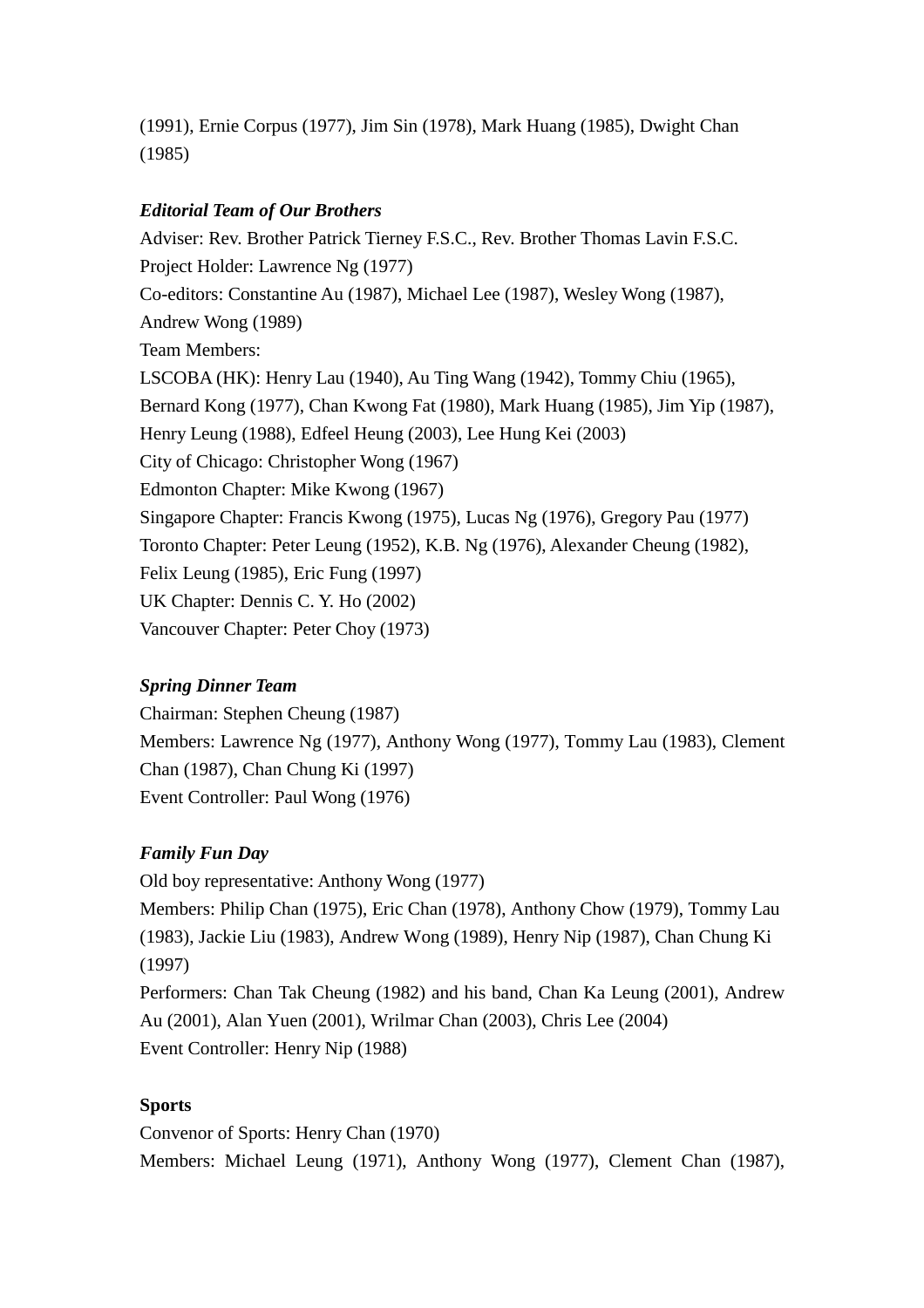Henry Nip (1988),

# *Badminton*

Convenors: Eric Mok (1987); Philip Yeung (1993)

# *Basketball*

Convenor: Gerald Huang (1988) Members: Roger Lee (1985), Albert Tan (1990), Joseph Ng (1990)

# *Golf*

PIC: Roger Wong (1975)

# *Soccer*

Christian Brothers' Cup 2003 PIC's: Gerald Ma (1985), Raymond Chung (1997) Event Controller: Henry Nip (1988) Soccer League / Soccer Subcommittee: Convenor: Raymond Chung (1997) Vice Convenor: Herman Bo (1989) Members: Simon Shek (1993), Joseph Leung (1978), Vernon Poon (1990), Gerald Huang (1988), Lawrence Ng (1977) Event Controller of Soccer League: Anthony Wong (1977) Event Controller of 7-a-side Soccer Tournament: Michael Leung (1971)

# *Standard Chartered Hong Kong Marathon 2004*

PIC: Clement Chan (1987)

*Tennis*  Convenors: Anthony Wong (1970) & Sunny Souza (1970)

# *Preparation for Trailwalker (2004)*

PIC: Eddie Yip (1980)

# **Souvenir**

Sales: Chan Kwong Fat (1980) and Chan Chung Ki (1997), Frankie Leung (2000) LSCOBA watch: Lawrence Ng (1977)

# **Student Affairs Subcommittee**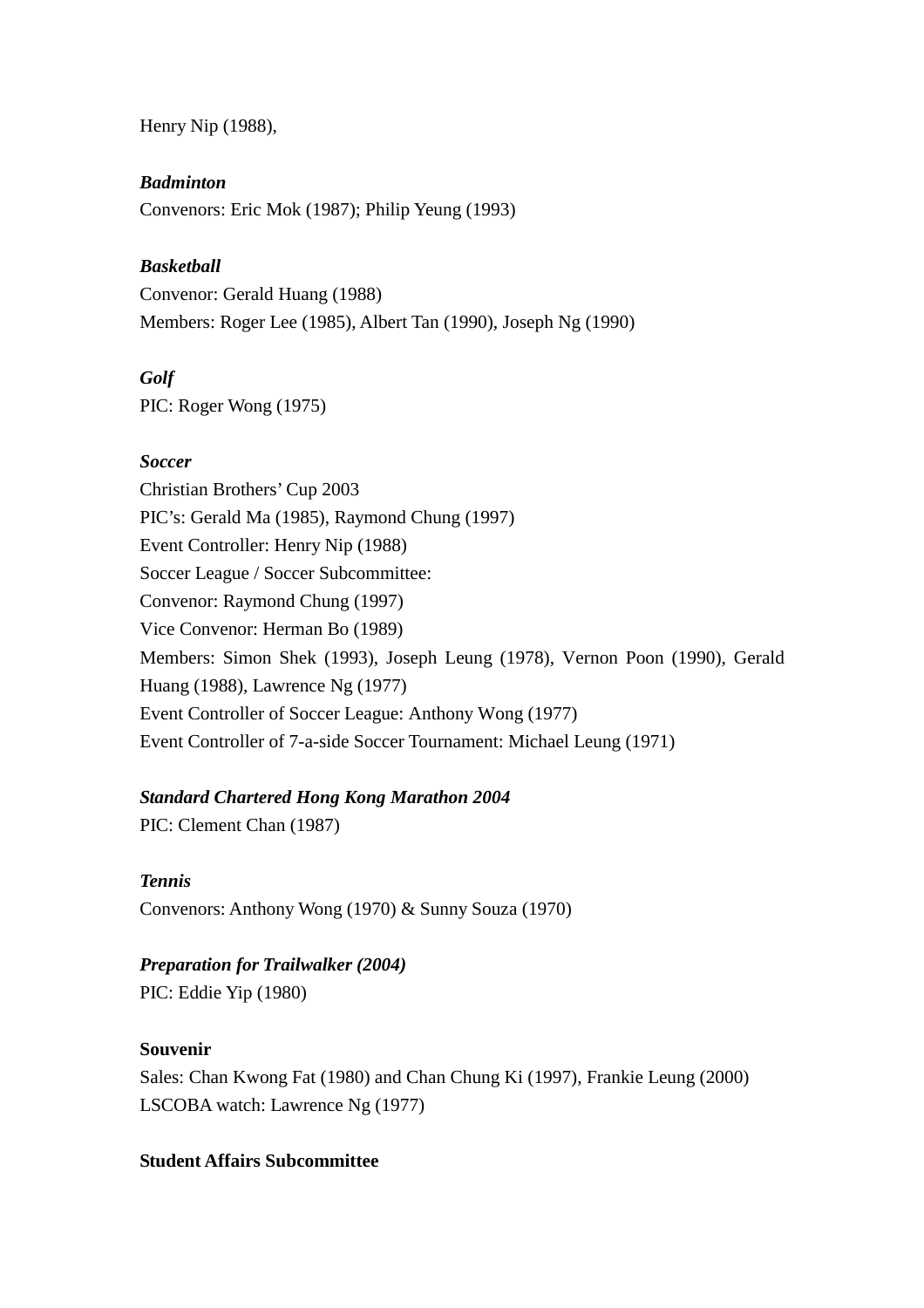### Convenor: Bernard Kong (1976)

Members: Louis Law (1970), Leo Fu (1971), Michael Leung (1971), Anthony Yuen (1971), Arthur Li (1976), Jim Sin (1978), KF Chan (1980), Roger Lee (1985), Constantine Au (1987), Henry Nip (1988), Keith Cheung (1990)

### *Talk on Overseas Studies*

Derek Choy (1993), Constantine Au (1987)

### *Visit of the F.6 Orientation Camp (Class of 03)*

PIC: Bernard Kong (1977) Members: Leo Fu (1971), Arthur Li (1976), KF Chan (1980), Roger Lee (1985), Stephen Cheung (1987), Herrick Lau (1988), Henry Nip (1988), Keith Cheung (1990)

*Studying in the USA*  Louis Law (1970)

### *Careers Fortnight*

Coordinators: Ms. Cecilia Tang (Career Mistress), Constantine Au (1987), Thomas Chiu (1987)

Speakers: Stan Fung (60), Michael Leung (1971), Francis Kwong (1975), Bernard Kong (1976), Patrick KT Chan (1977), Lester Huang (1977), Lawrence Ng (1977), Chan Kwong Fat (1980), Rodney Chu (1980), Toby Kwok Hung Kan (1980), Derek Lee (1980), Pun Wai Keung (1978), Samuel Wong (1980), Ernest Foo (1981), Eric Li (1984), Andrew Hung (1986), Harry Chu (1987), Patrick Ho (1987), Rickie Lam (1987), Joseph Lee (1987), Michael Lee (1987), Chris Ng (1987), David Wan (1987), Wesley Wong (1987), Richard Woo (1987), Jim Yip (1987), Arthur Cheng (1988), Vincent Lung (1998), Julian Li (1992), Andrew Tsang (1993), Joseph Liu (1994), Clement Tam (1994), Kevin Wong (1995), Jacky Mok (2000)

### *Class Visit to Class of 02 and Class of 04*

PIC: Bernard Kong (1976) Chan Kwong Fat (1980) & Constantine Au (1987)

### *Workshop of Interviewing Skills for students*

PIC: Bernard Kong (1976)

Members: Louis Law (1970), Anthony Yuen (1971), George Cheung (1976), Lawrence Ng (1977), Chan Kwong Fat (1980), Mark Huang (1985), Constantine Au